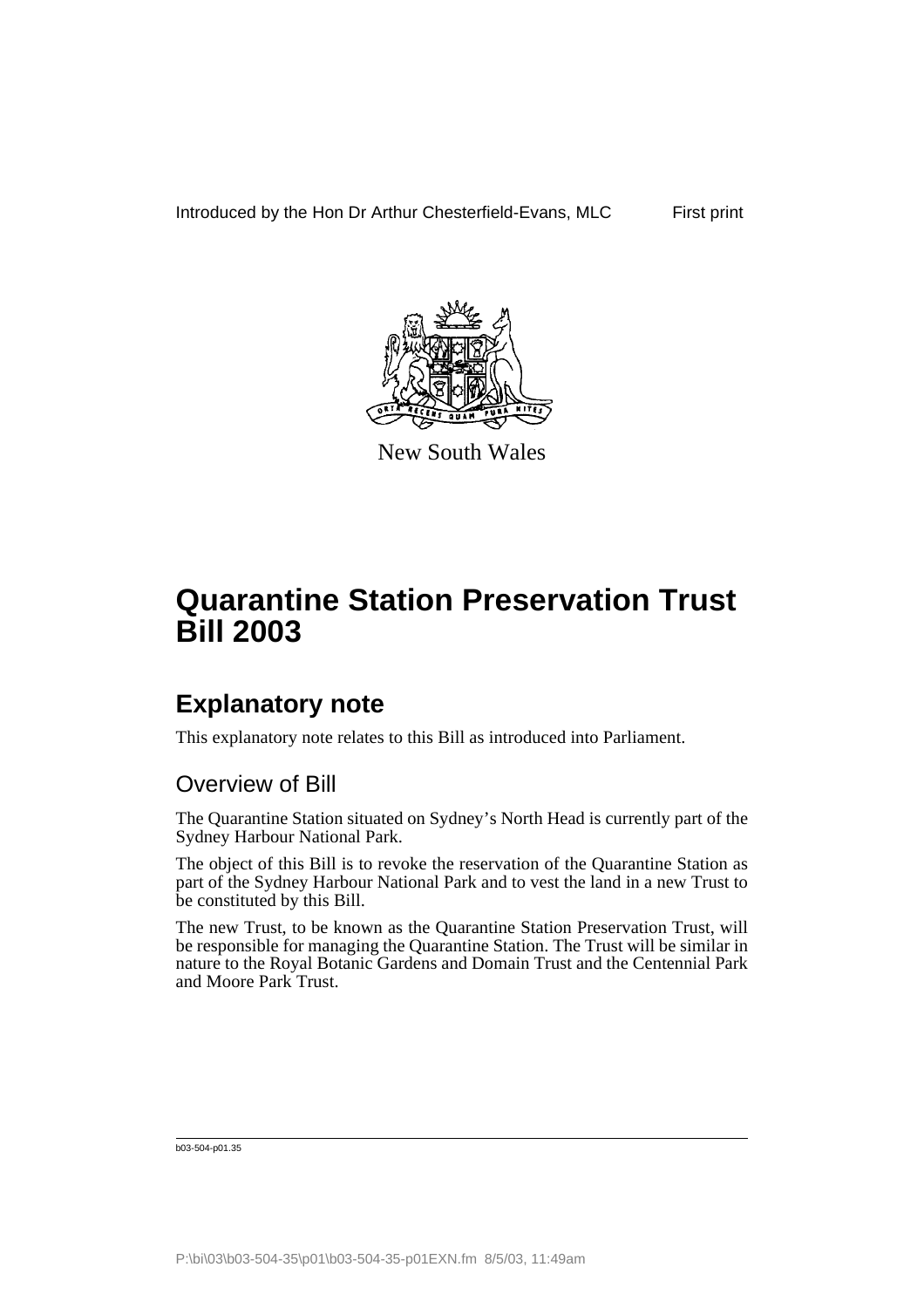Explanatory note

# Outline of provisions

# **Part 1 Preliminary**

**Clause 1** sets out the name (also called the short title) of the proposed Act.

**Clause 2** provides for the commencement of the proposed Act on the date of assent.

**Clause 3** defines certain words and expressions used in the proposed Act.

# **Part 2 The Quarantine Station Preservation Trust**

**Clause 4** constitutes the Quarantine Station Preservation Trust.

**Clause 5** provides for the Trust to consist of 5 trustees appointed by the Minister, and specifies that further provisions dealing with the trustees and the procedure of the Trust are set out in Schedules 2 and 3.

# **Part 3 Objects and functions of the Trust**

**Clause 6** sets out the objects of the Trust.

**Clause 7** sets out the functions of the Trust.

# **Part 4 Property of the Trust**

**Clause 8** vests certain land described in Schedule 1 to the proposed Act in the Trust. The Governor may by proclamation add land to Schedule 1.

**Clause 9** prohibits the Trust from selling, mortgaging or otherwise disposing of the trust lands.

**Clause 10** empowers the Trust to acquire property subject to any conditions that are not inconsistent with its objects.

**Clause 11** restricts the ability of the Trust to dispose of property that it has acquired by gift, devise or bequest, or any additional trust lands.

**Clause 12** empowers the Trust to grant leases of up to 10 years over parts of the trust lands, as well as easements and licences for the use of parts of the trust lands. The Minister's approval is required for such grants.

# **Part 5 Plan of management for trust lands**

**Clause 13** requires the Trust to prepare a plan of management for the trust lands.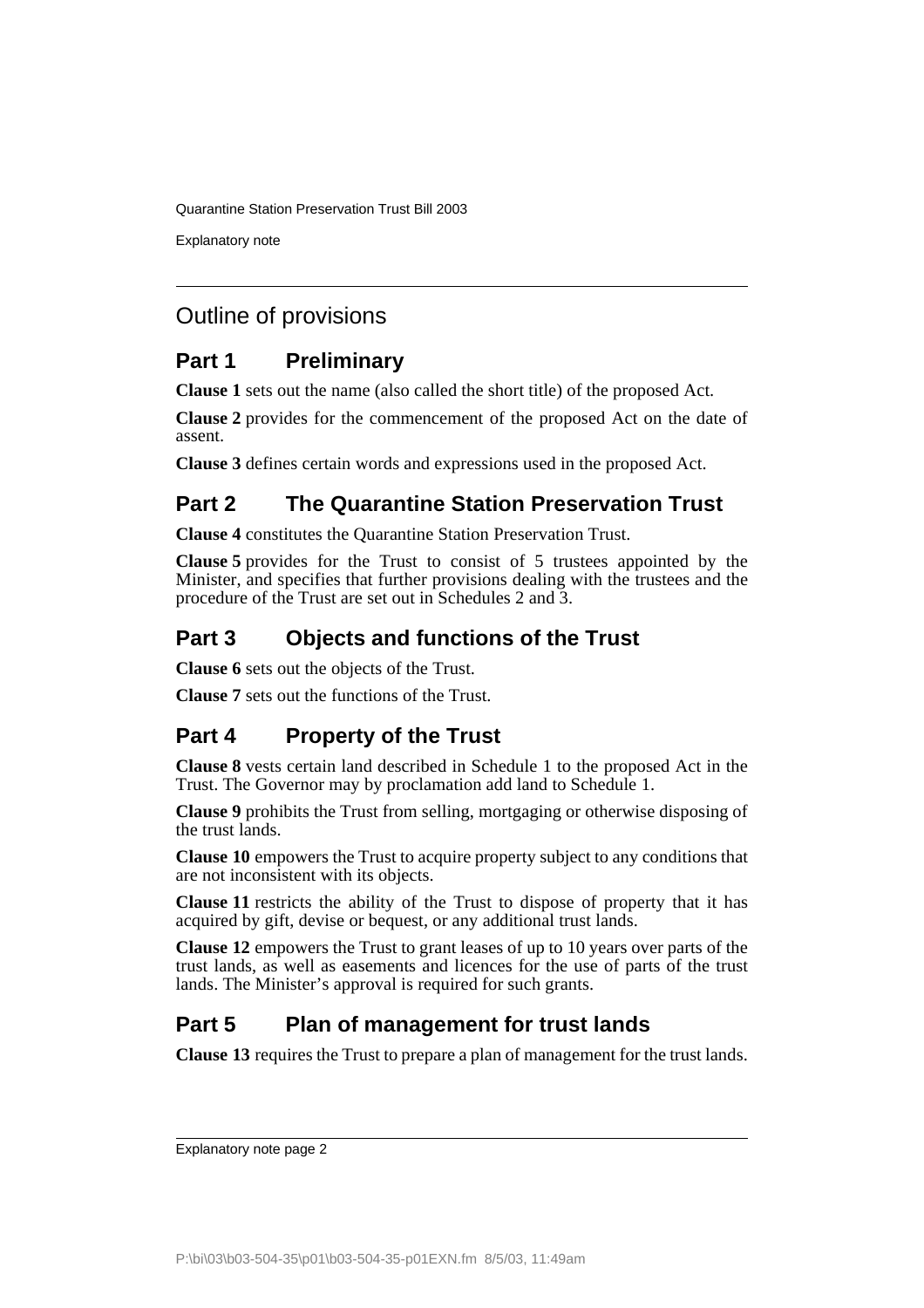Explanatory note

**Clause 14** provides that the Trust must refer a plan of management to the Minister, who may adopt it (with or without alteration) or refer it back to the Trust for further consideration.

**Clause 15** provides that the Trust may, in accordance with any directions of the Minister, amend the plan of management or cancel it and substitute a new plan.

**Clause 16** requires the Trust to carry out and give effect to a plan of management adopted by the Minister.

## **Part 6 Administration**

**Clause 17** provides that the financial year of the Trust is the year commencing on 1 July.

**Clause 18** empowers the Trust to establish committees to assist in connection with the exercise of any of its functions.

**Clause 19** provides for the Trust to employ a Director and such other persons as may be necessary to enable the Trust to exercise its functions.

**Clause 20** provides that the Director is responsible for the administration and management of the trust lands and any services provided in conjunction with the trust lands.

**Clause 21** empowers the Trust to delegate its functions to a trustee of the Trust, to a committee of the Trust, to the Director or to any other officer of the Trust.

### **Part 7 Miscellaneous**

**Clause 22** revokes the reservation of the trust lands as part of the Sydney Harbour National Park.

**Clause 23** allows an authorised officer to require a person reasonably suspected of having committed an offence against the proposed Act or the regulations to provide the person's full name and residential address, and the person's driver licence in the case of a person driving a vehicle.

**Clause 24** allows an authorised officer to require the owner of a vehicle to give information about the name and residential address of a driver of the vehicle who is alleged to have committed an offence against the proposed Act or the regulations. Other persons may also be required to give information that may lead to the identification of the driver.

**Clause 25** provides for the owner of a vehicle involved in a parking offence on the trust lands to be liable as if the person were the actual offender guilty of the offence, unless the vehicle was at the relevant time a stolen vehicle or a vehicle illegally taken or used.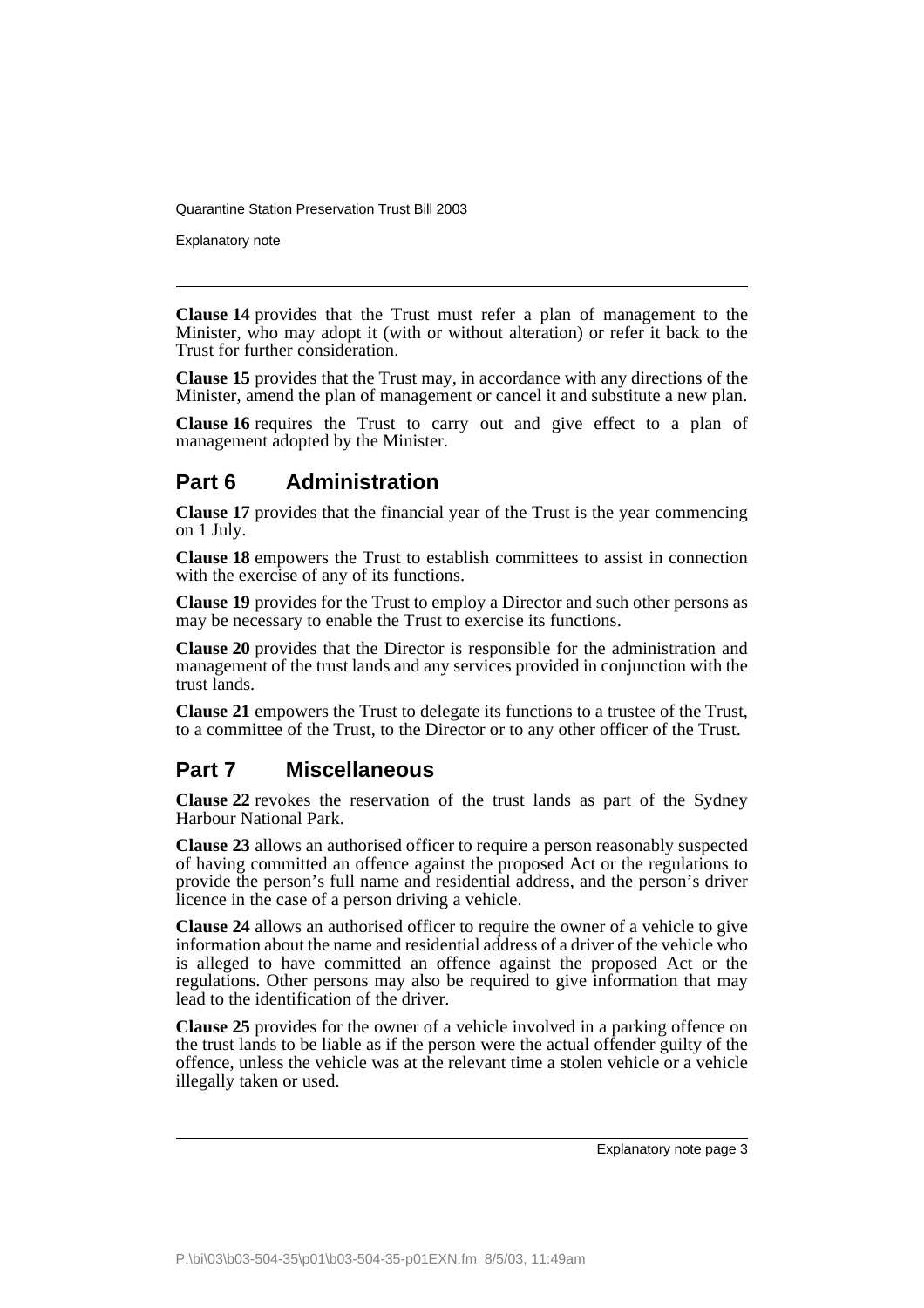Explanatory note

**Clause 26** provides for penalty notices to be issued for certain offences under the Act or the regulations.

**Clause 27** provides that in any legal proceedings, certain matters relating to the constitution and procedures of the Trust are not required to be proved until evidence is given to the contrary.

**Clause 28** provides that proceedings for an offence against this Act or the regulations are to be dealt with summarily.

**Clause 29** provides that if a corporation commits an offence against the proposed Act or the regulations, directors and persons concerned in the management of the corporation are taken to have committed the same offence if they knowingly authorised or permitted it.

**Clause 30** empowers a court to order a person convicted of an offence to pay compensation to the Trust where the commission of the offence caused loss or damage to the trust lands or other property of the Trust.

**Clause 31** provides that the Trust may recover money due to it as a debt in a court of competent jurisdiction.

**Clause 32** empowers the Governor to make regulations.

**Clause 33** provides for the making of savings and transitional regulations consequent on the enactment of the proposed Act.

**Clause 34** is a formal provision giving effect to the amendments to the Acts specified in Schedule 4.

### **Schedule 1 Trust lands**

**Schedule 1** contains a description of the trust lands being vested in the Trust.

## **Schedule 2 Provisions relating to the trustees**

**Schedule 2** makes provision for the trustees of the Trust.

#### **Schedule 3 Provisions relating to the procedure of the Trust**

**Schedule 3** makes provision for the procedure of the Trust.

## **Schedule 4 Amendments to other Acts**

**Schedule 4** makes consequential amendments to other Acts.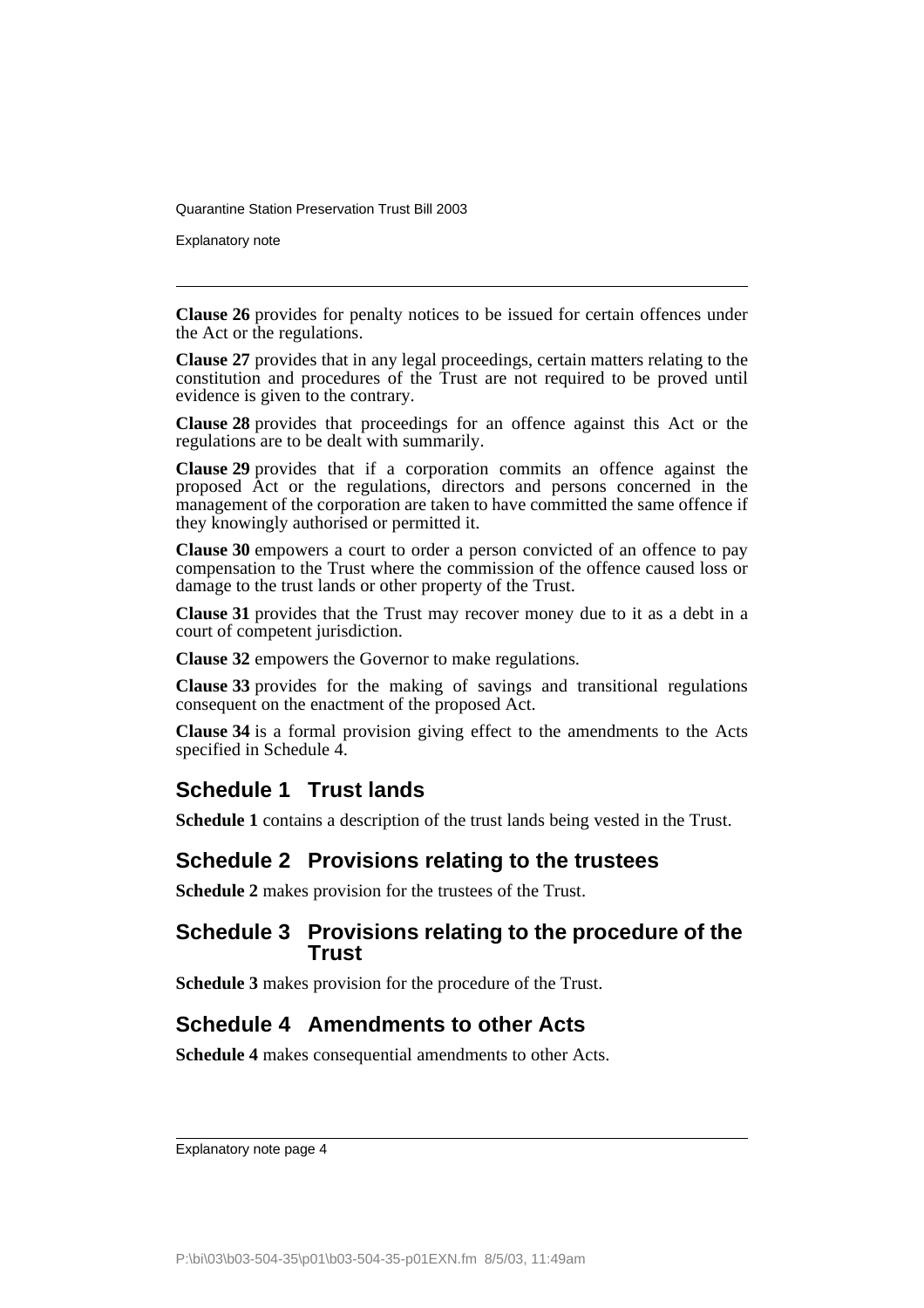

New South Wales

# **Quarantine Station Preservation Trust Bill 2003**

# **Contents**

|        |                                                         | Page |
|--------|---------------------------------------------------------|------|
| Part 1 | <b>Preliminary</b>                                      |      |
|        | Name of Act                                             | 2    |
|        | 2<br>Commencement                                       | 2    |
|        | 3<br>Definitions                                        | 2    |
| Part 2 | The Quarantine Station Preservation Trust               |      |
|        | Constitution of the Trust<br>4                          | 3    |
|        | 5<br>Appointment and procedure of trustees              | 3    |
| Part 3 | <b>Objects and functions of the Trust</b>               |      |
|        | Objects of the Trust<br>6                               | 4    |
|        | <b>Functions of the Trust</b>                           | 4    |
| Part 4 | <b>Property of the Trust</b>                            |      |
|        | Vesting of land at Quarantine Station in the Trust<br>8 | 6    |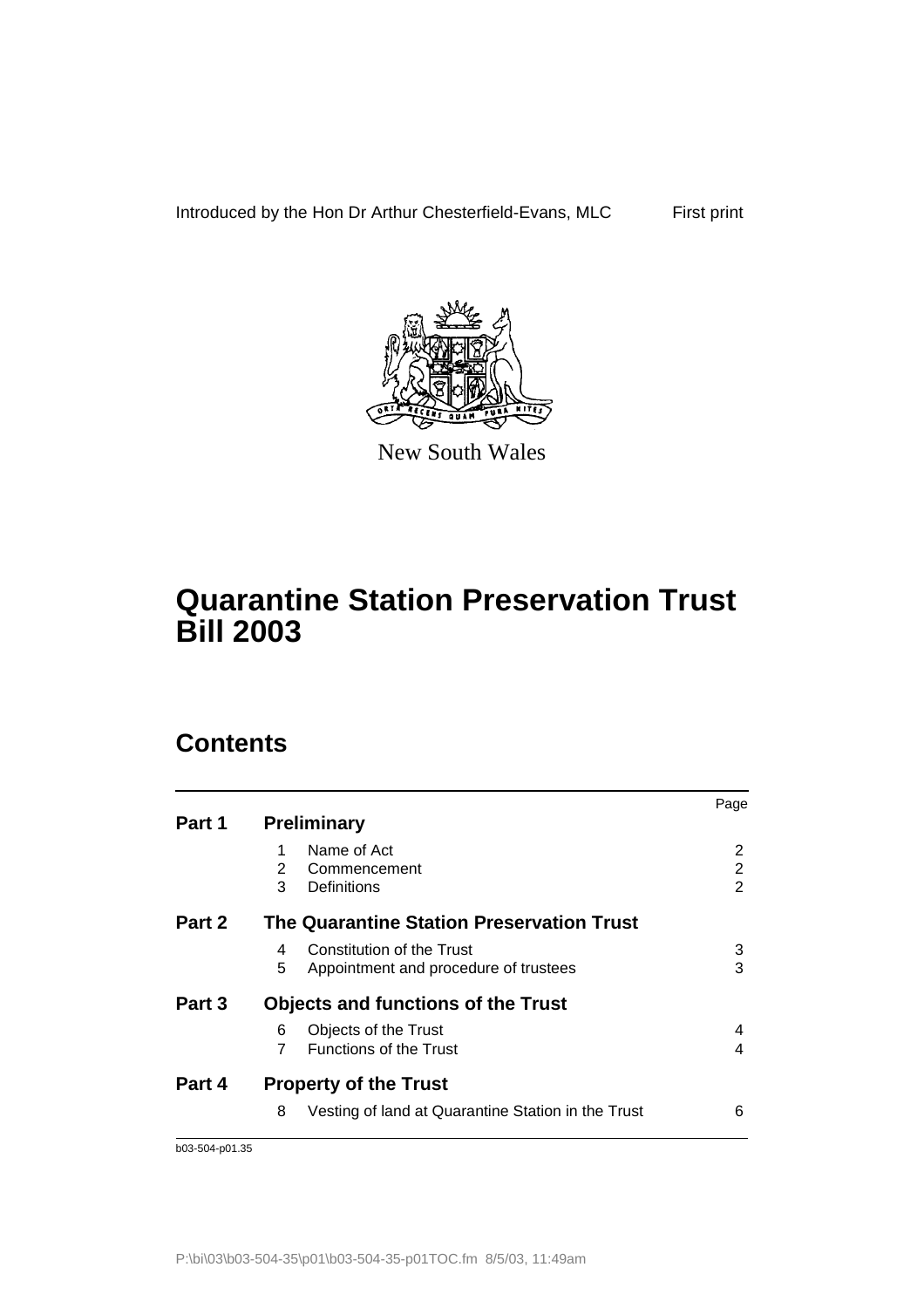**Contents** 

|                  |          |                                                                             | Page           |
|------------------|----------|-----------------------------------------------------------------------------|----------------|
|                  | 9        | Prohibition against disposal or compulsory acquisition                      |                |
|                  |          | of trust lands                                                              | 6<br>6         |
|                  | 10<br>11 | Acquisition of certain other property<br>Disposal of certain other property | $\overline{7}$ |
|                  | 12       | Grant of leases, easements, licences etc                                    | $\overline{7}$ |
| Part 5           |          | Plan of management for trust lands                                          |                |
|                  | 13       | Preparation of plan of management                                           | 9              |
|                  | 14       | Adoption etc of plan of management                                          | 9              |
|                  | 15       | Amendment or cancellation of plan of management                             | 9              |
|                  | 16       | Carrying out of plan of management                                          | 9              |
| Part 6           |          | <b>Administration</b>                                                       |                |
|                  | 17       | Financial year of the Trust                                                 | 10             |
|                  | 18       | Committees                                                                  | 10             |
|                  | 19       | Staff of the Trust                                                          | 10             |
|                  | 20       | The Director                                                                | 10             |
|                  | 21       | Delegation by the Trust                                                     | 10             |
| Part 7           |          | <b>Miscellaneous</b>                                                        |                |
|                  | 22       | Revocation of reservation                                                   | 12             |
|                  | 23       | Requirement to state name and address                                       | 12             |
|                  | 24       | Requirement for owner of vehicle and others to give                         |                |
|                  |          | information                                                                 | 12             |
|                  | 25       | Liability of vehicle owner for parking offences                             | 13             |
|                  | 26       | Penalty notices for certain offences                                        | 14             |
|                  | 27       | Proof of certain matters not required                                       | 15             |
|                  | 28<br>29 | Proceedings for offences                                                    | 16<br>16       |
|                  | 30       | Offences by corporations                                                    | 16             |
|                  | 31       | Compensation<br>Recovery                                                    | 17             |
|                  | 32       | Regulations                                                                 | 17             |
|                  | 33       | Savings and transitional regulations                                        | 18             |
|                  | 34       | Amendment of other Acts                                                     | 18             |
| <b>Schedules</b> |          |                                                                             |                |

| 1 Trust lands                                       | 19 |
|-----------------------------------------------------|----|
| 2 Provisions relating to the trustees               | 20 |
| 3 Provisions relating to the procedure of the Trust | 24 |
| 4  Amendments to other Acts                         | 26 |
|                                                     |    |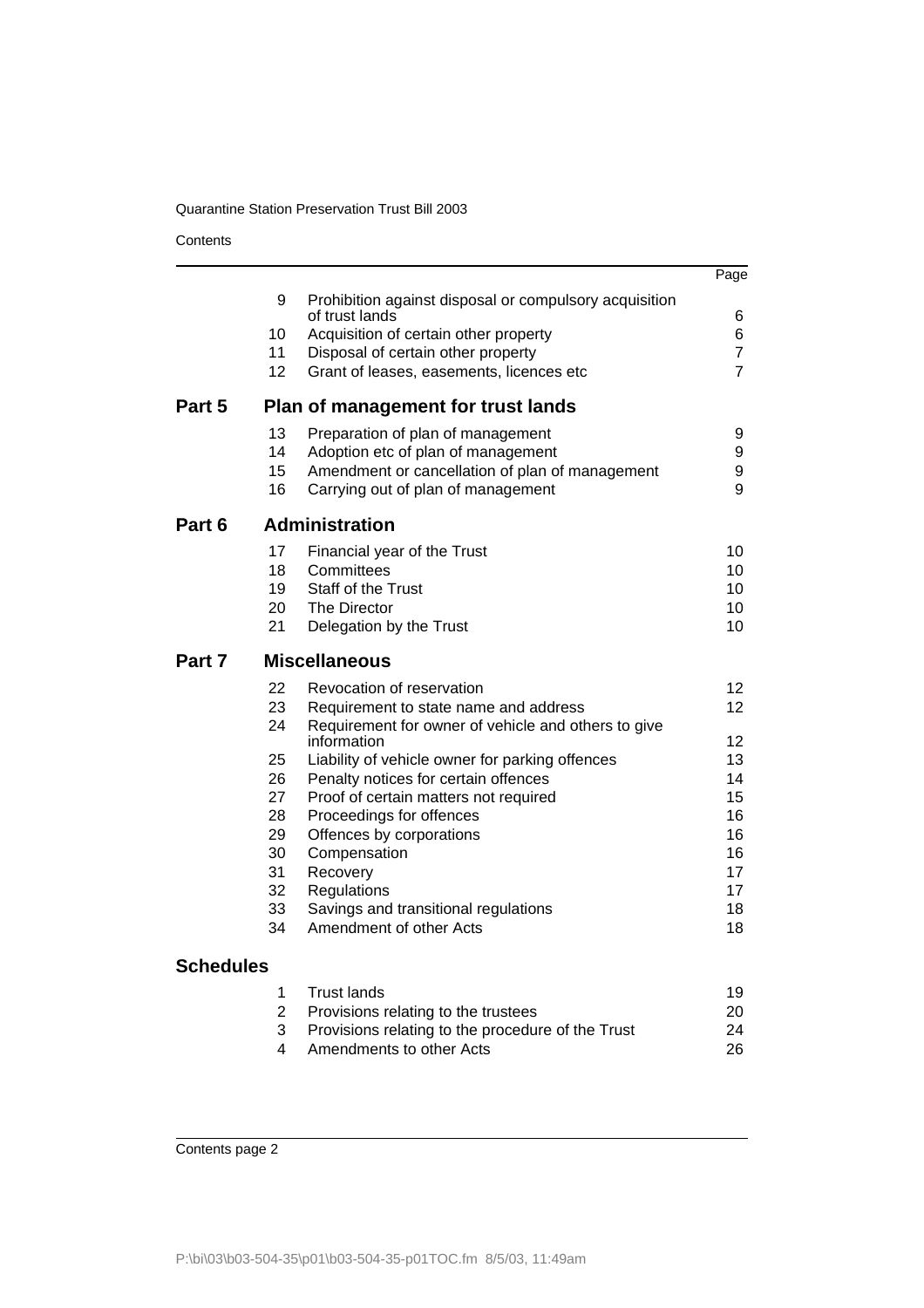

New South Wales

# **Quarantine Station Preservation Trust Bill 2003**

No , 2003

#### **A Bill for**

An Act to provide for the management and control of the Quarantine Station at Sydney's North Head; to constitute the Quarantine Station Preservation Trust and define its functions; and for other purposes.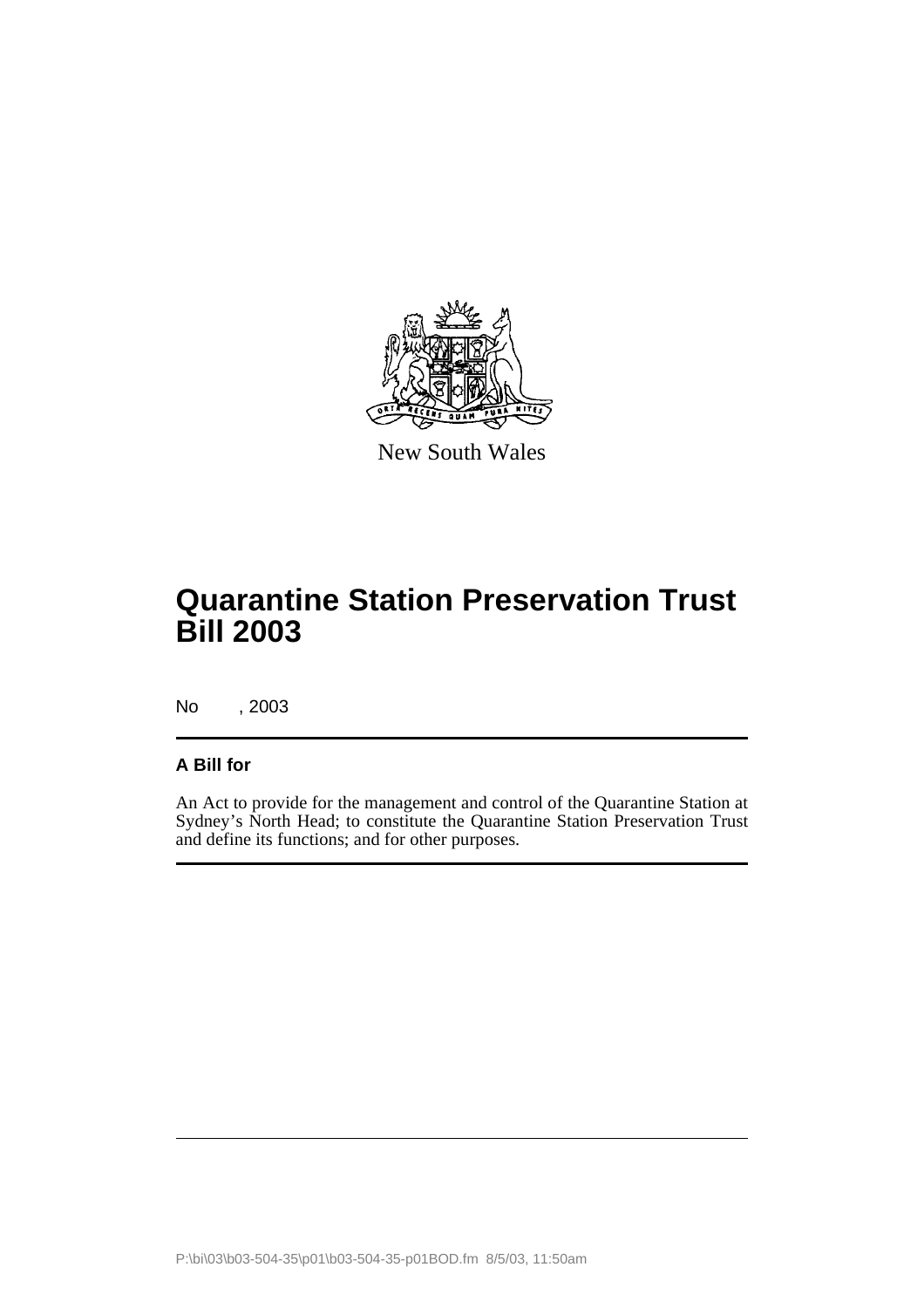| Clause 1<br>Quarantine Station Preservation Trust Bill 2003 |  |
|-------------------------------------------------------------|--|
|-------------------------------------------------------------|--|

Part 1 Preliminary

<span id="page-7-3"></span><span id="page-7-2"></span><span id="page-7-1"></span><span id="page-7-0"></span>

|              |     |                    | The Legislature of New South Wales enacts:                                                                                                                        | 1              |
|--------------|-----|--------------------|-------------------------------------------------------------------------------------------------------------------------------------------------------------------|----------------|
| Part 1       |     |                    | <b>Preliminary</b>                                                                                                                                                | $\overline{2}$ |
| 1            |     | <b>Name of Act</b> |                                                                                                                                                                   | 3              |
|              |     |                    | This Act is the Quarantine Station Preservation Trust Act 2003.                                                                                                   | 4              |
| $\mathbf{2}$ |     |                    | <b>Commencement</b>                                                                                                                                               | 5              |
|              |     |                    | This Act commences on the date of assent.                                                                                                                         | 6              |
| $\mathbf{3}$ |     | <b>Definitions</b> |                                                                                                                                                                   | 7              |
|              | (1) |                    | In this Act:                                                                                                                                                      | 8              |
|              |     |                    | <i>authorised officer means:</i>                                                                                                                                  | 9              |
|              |     | (a)                | a police officer, or                                                                                                                                              | 10             |
|              |     | (b)                | a person who is appointed for the time being by the Director<br>as an authorised officer for the purposes of the provision in<br>which the expression is used, or | 11<br>12<br>13 |
|              |     | (c)                | a person (or person belonging to a class or description of<br>persons) prescribed by the regulations.                                                             | 14<br>15       |
|              |     |                    | <b>Director</b> means the person holding office, or duly acting, as Director<br>of the Trust.                                                                     | 16<br>17       |
|              |     |                    | <i>exercise</i> a function includes perform a duty.                                                                                                               | 18             |
|              |     |                    | <i>function</i> includes a power, authority or duty.                                                                                                              | 19             |
|              |     |                    | <b>Trust</b> means the Quarantine Station Preservation Trust constituted<br>by this Act.                                                                          | 20<br>21       |
|              |     |                    | <i>trust lands</i> means the land for the time being described in<br>Schedule 1.                                                                                  | 22<br>23       |
|              |     |                    | <i>trustee</i> means a trustee referred to in section 5.                                                                                                          | 24             |
|              | (2) |                    | Notes included in this Act are explanatory notes and do not form<br>part of this Act.                                                                             | 25<br>26       |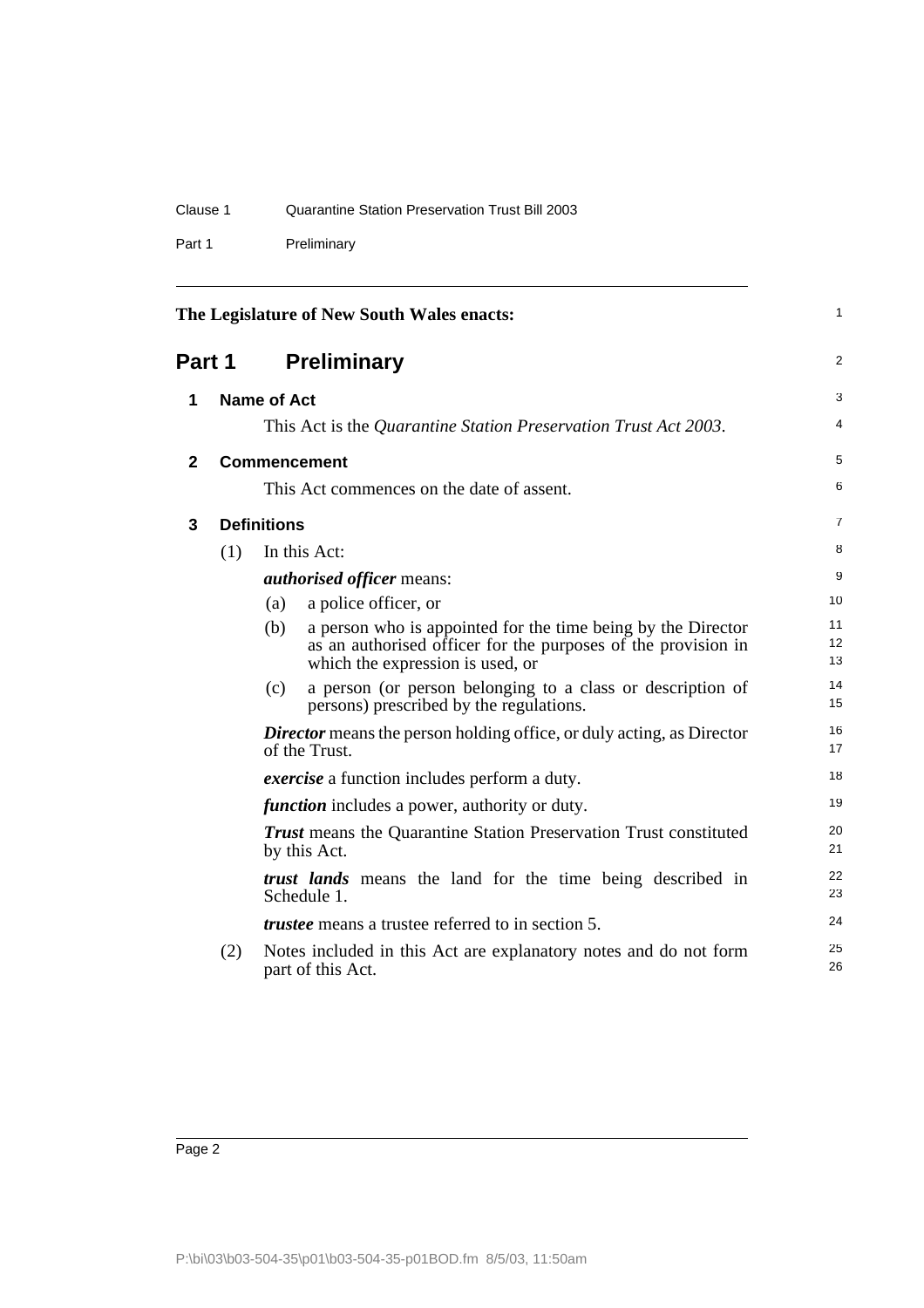| Quarantine Station Preservation Trust Bill 2003 | Clause 4 |
|-------------------------------------------------|----------|
| The Quarantine Station Preservation Trust       | Part 2   |

<span id="page-8-2"></span><span id="page-8-1"></span><span id="page-8-0"></span>

| Part 2 |     | <b>The Quarantine Station Preservation Trust</b>                                                                           |                     |  |
|--------|-----|----------------------------------------------------------------------------------------------------------------------------|---------------------|--|
| 4      |     | <b>Constitution of the Trust</b>                                                                                           |                     |  |
| (1)    |     | There is constituted by this Act a corporation under the corporate<br>name of the "Quarantine Station Preservation Trust". | 3<br>4              |  |
|        | (2) | The Trust:                                                                                                                 | 5                   |  |
|        |     | has and may exercise the functions conferred or imposed on it<br>(a)<br>by or under this or any other Act, and             | 6<br>$\overline{7}$ |  |
|        |     | is, for the purposes of any Act, a statutory body representing<br>(b)<br>the Crown, and                                    | 8<br>9              |  |
|        |     | is, in the exercise of its functions, subject to the control and<br>(c)<br>direction of the Minister.                      | 10<br>11            |  |
| 5      |     | Appointment and procedure of trustees                                                                                      | 12                  |  |
|        | (1) | The Trust consists of 5 trustees appointed by the Minister.                                                                | 13                  |  |
|        | (2) | The persons appointed as trustees are to include representatives of:                                                       | 14                  |  |
|        |     | the National Parks and Wildlife Service, and<br>(a)                                                                        | 15                  |  |
|        |     | (b)<br>the Heritage Council, and                                                                                           | 16                  |  |
|        |     | the local Aboriginal community, and<br>(c)                                                                                 | 17                  |  |
|        |     | the local community generally.<br>(d)                                                                                      | 18                  |  |
|        | (3) | Schedule 2 has effect with respect to the trustees.                                                                        | 19                  |  |
|        | (4) | Schedule 3 has effect with respect to the procedure of the Trust.                                                          | 20                  |  |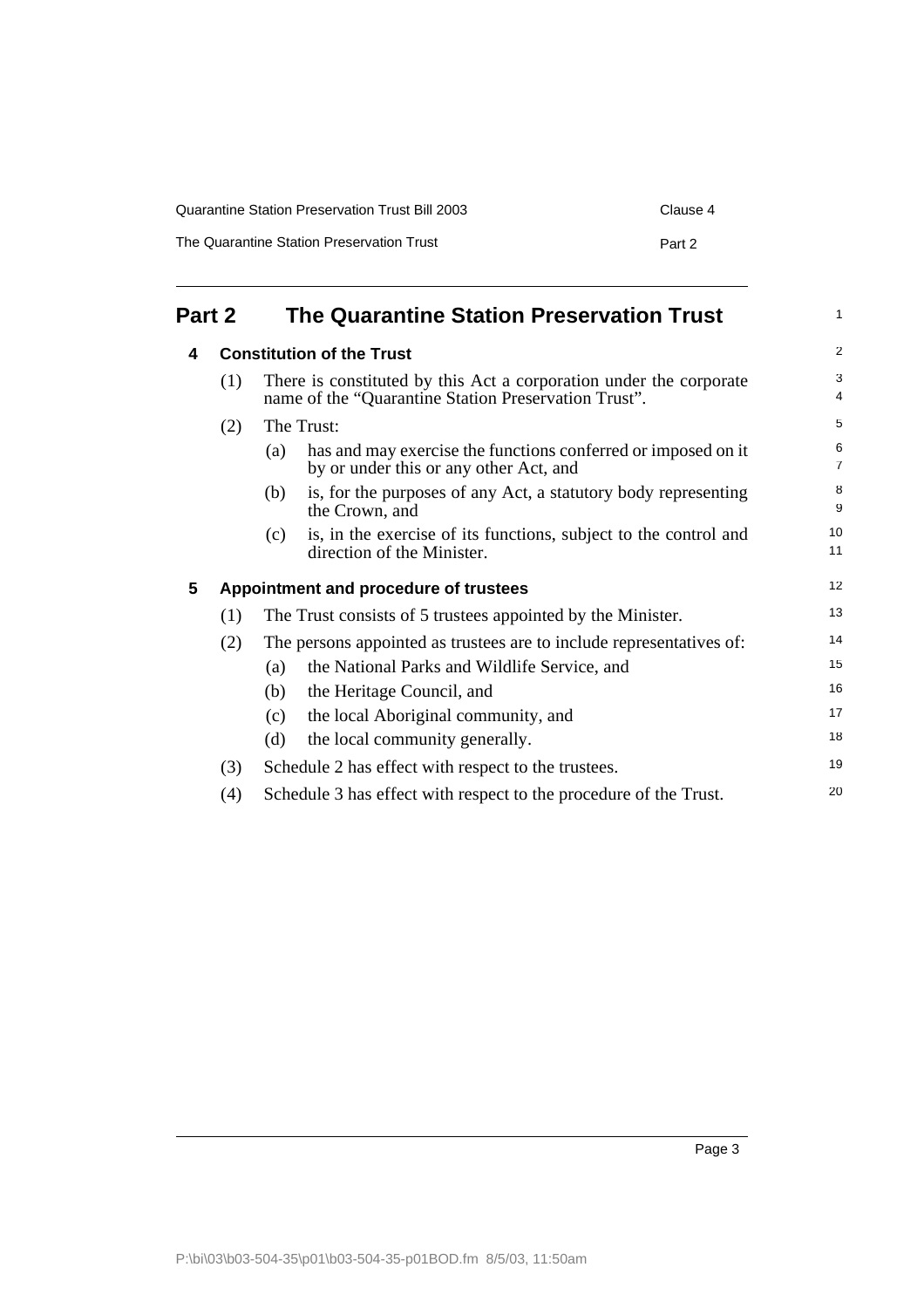## <span id="page-9-1"></span><span id="page-9-0"></span>**Part 3 Objects and functions of the Trust**

#### **6 Objects of the Trust**

The objects of the Trust are:

- (a) to maintain and improve the trust lands, and
- (b) to encourage the use and enjoyment of the trust lands by the public by promoting the recreational, historical, scientific, educational and cultural heritage value of those lands, and

1

- (c) to ensure the conservation of the natural and cultural heritage values of the trust lands and the protection of the environment within those lands, and
- (d) such other objects, consistent with the functions of the Trust in relation to the trust lands, as the Trust considers appropriate.

#### <span id="page-9-2"></span>**7 Functions of the Trust**

(1) The Trust may:

- (a) permit the use of the whole or any part of the trust lands for activities of a recreational, historical, scientific, educational and cultural heritage nature, and
- (b) in or in connection with the trust lands provide, or permit the provision of, food or other refreshments and apply for, hold or dispose of any relevant licence, permit or other authority for that purpose, and
- (c) promote and provide exhibits, lectures, films, publications and other types of educational instruction relating to the trust lands, and
- (d) in pursuance of its objects, procure specimens, services or materials and obtain scientific or other data from within or outside the State, and
- (e) disseminate scientific, cultural and historical information to the public and educational, scientific, cultural and historical institutions, whether within or outside the State, and
- (f) maintain, or make arrangements for the maintenance of, the property of the Trust, and
- (g) subject to the regulations, charge and receive fees or other amounts for, or in connection with, any service provided, article sold or permission given by the Trust in the exercise of any of its functions, and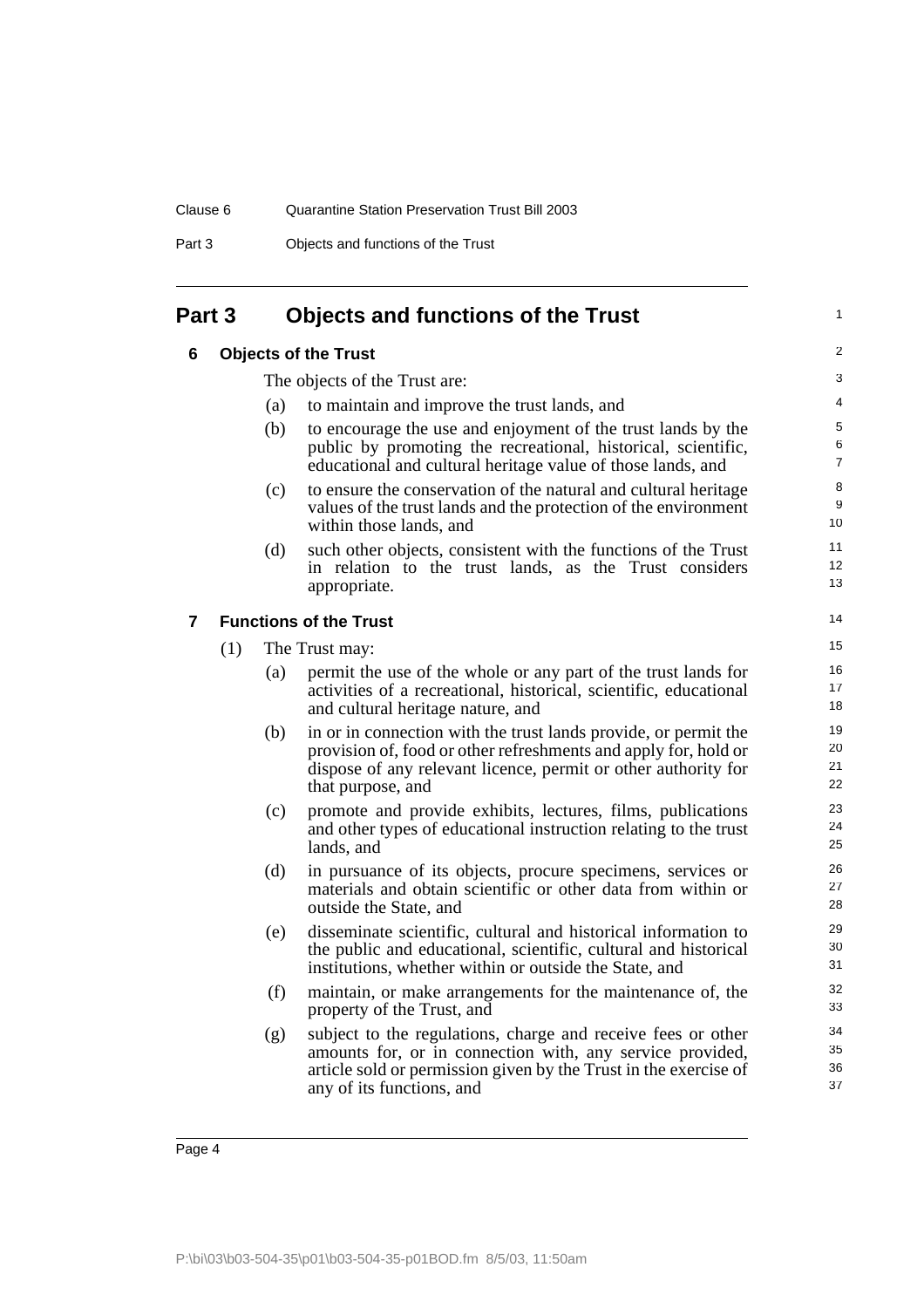| Quarantine Station Preservation Trust Bill 2003 | Clause 7 |
|-------------------------------------------------|----------|
| Objects and functions of the Trust              | Part 3   |

|     | (h)      | enter into any contract or arrangement with any person for the<br>purpose of promoting the objects of the Trust.                                              | $\overline{2}$      |
|-----|----------|---------------------------------------------------------------------------------------------------------------------------------------------------------------|---------------------|
| (2) |          | Subject to this Act and the regulations, the Trust has the control and<br>management of all property of the Trust.                                            | 3<br>$\overline{4}$ |
| (3) |          | The fees and other amounts received by the Trust as referred to in<br>subsection $(1)$ (g) are the property of the Trust.                                     | 5<br>6              |
| (4) |          | The Trust may, and when requested by the Minister must, make<br>reports and recommendations to the Minister with respect to the<br>Trust and the trust lands. | 7<br>8<br>9         |
| (5) | objects. | The Trust has and may exercise such functions, in addition to those<br>specified in this section, as are reasonably necessary to achieve its                  | 10<br>11<br>12      |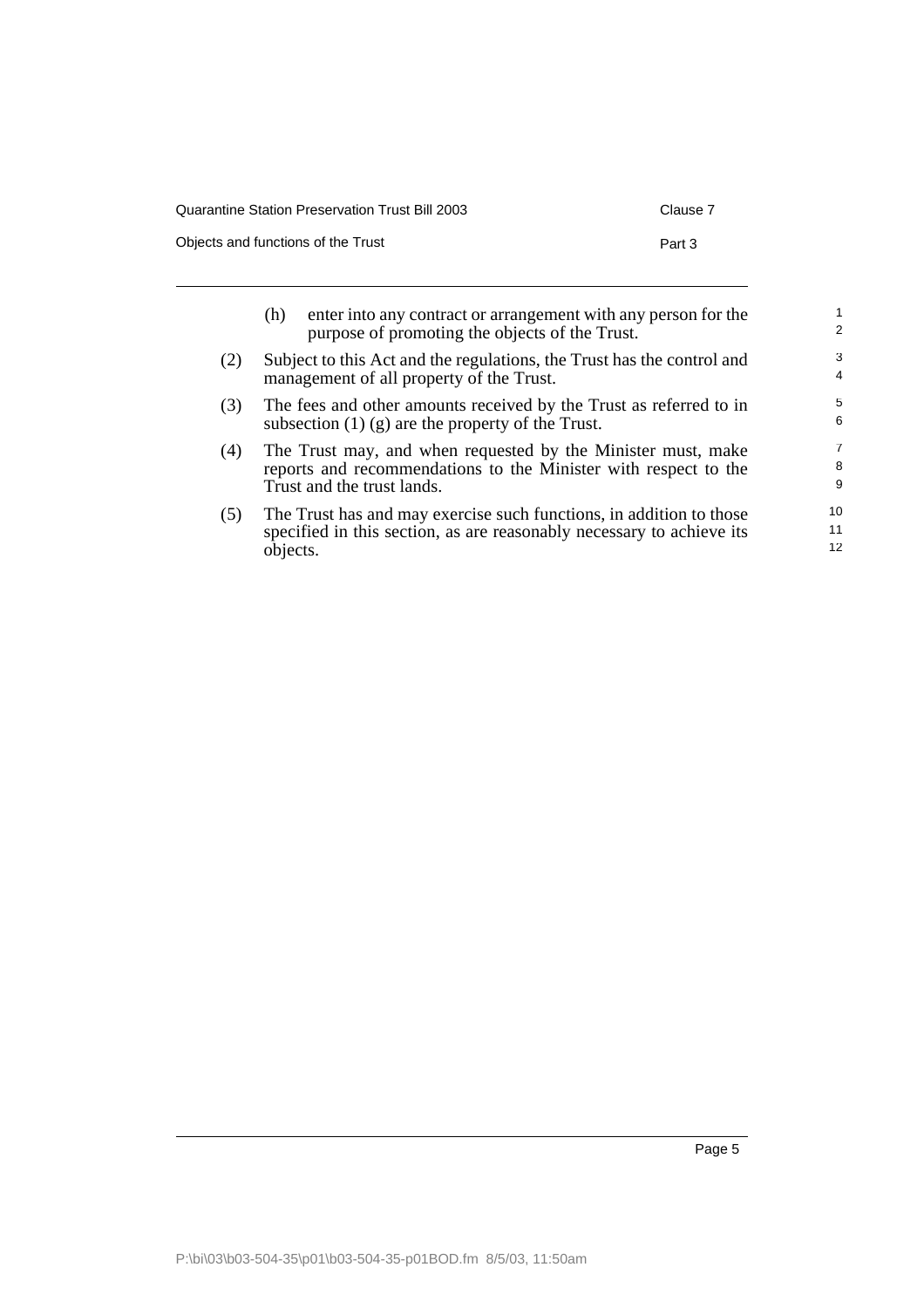Part 4 Property of the Trust

# **Part 4 Property of the Trust**

<span id="page-11-3"></span><span id="page-11-2"></span><span id="page-11-1"></span><span id="page-11-0"></span>

| Part 4 |       | <b>Property of the Trust</b>                                                                                                                                                                                                                                                                                                                                            | $\mathbf{1}$                                |
|--------|-------|-------------------------------------------------------------------------------------------------------------------------------------------------------------------------------------------------------------------------------------------------------------------------------------------------------------------------------------------------------------------------|---------------------------------------------|
| 8      |       | Vesting of land at Quarantine Station in the Trust                                                                                                                                                                                                                                                                                                                      | $\overline{2}$                              |
|        | (1)   | The land described in Schedule 1 vests in the Trust for an estate in<br>fee simple freed and discharged from any trusts, estates, interests,<br>dedications, restrictions, easements, contracts, charges and rates<br>existing in respect of the land immediately before the land is vested<br>in the Trust.                                                            | 3<br>4<br>$\sqrt{5}$<br>6<br>$\overline{7}$ |
|        | (2)   | The Governor may from time to time, by proclamation published in<br>the Gazette, amend Schedule 1 for the purpose of adding to the land<br>for the time being described in that Schedule:                                                                                                                                                                               | 8<br>9<br>10 <sup>1</sup>                   |
|        |       | (a)<br>Crown land (within the meaning of the Crown Lands Act<br>1989) or other land of the Crown, or                                                                                                                                                                                                                                                                    | 11<br>12 <sup>2</sup>                       |
|        |       | land of a public or local authority constituted by an Act of<br>(b)<br>Parliament, or                                                                                                                                                                                                                                                                                   | 13<br>14                                    |
|        |       | additional land acquired by the Trust.<br>(c)                                                                                                                                                                                                                                                                                                                           | 15                                          |
|        | (3)   | A proclamation under this section may contain provisions of a<br>savings or transitional nature consequent on the making of the<br>proclamation.                                                                                                                                                                                                                        | 16<br>17<br>18                              |
|        | (4)   | The vesting of land effected by this section does not operate to vest<br>in the Trust any pipeline, cable or related apparatus owned by a<br>person other than the Minister and used for the conveyance of gas,<br>electricity, water, drainage, sewage or any other thing and lawfully<br>situated on the land immediately before the commencement of this<br>section. | 19<br>20<br>21<br>22<br>23<br>24            |
| 9      | lands | Prohibition against disposal or compulsory acquisition of trust                                                                                                                                                                                                                                                                                                         | 25<br>26                                    |
|        | (1)   | The Trust must not sell, mortgage or otherwise dispose of any of the<br>trust lands.                                                                                                                                                                                                                                                                                    | 27<br>28                                    |
|        | (2)   | Despite any other Act, the trust lands may not be compulsorily<br>acquired except by an Act of Parliament.                                                                                                                                                                                                                                                              | 29<br>30                                    |
|        | (3)   | This section does not affect the operation of section 12.                                                                                                                                                                                                                                                                                                               | 31                                          |
| 10     |       | Acquisition of certain other property                                                                                                                                                                                                                                                                                                                                   | 32                                          |
|        | (1)   | The Trust may agree to any condition that is not inconsistent with<br>its objects being imposed on its acquisition of any property.                                                                                                                                                                                                                                     | 33<br>34                                    |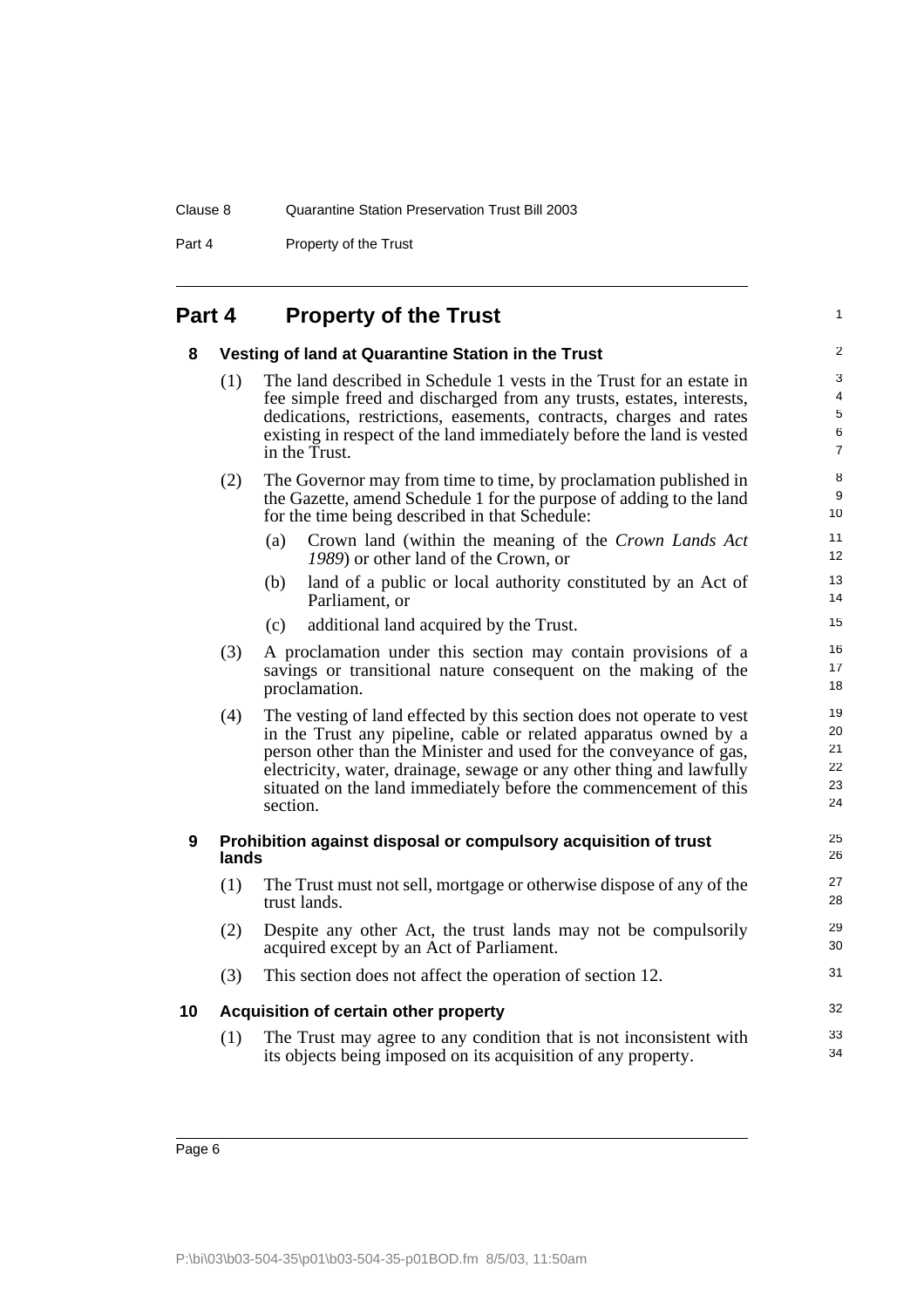| Quarantine Station Preservation Trust Bill 2003 | Clause 11 |
|-------------------------------------------------|-----------|
| Property of the Trust                           | Part 4    |

<span id="page-12-1"></span><span id="page-12-0"></span>

|    | (2) |     | The rule of law against remoteness of vesting does not apply to any<br>such condition to which the Trust has agreed.                                                                                                                    | 1<br>$\overline{c}$  |
|----|-----|-----|-----------------------------------------------------------------------------------------------------------------------------------------------------------------------------------------------------------------------------------------|----------------------|
|    | (3) |     | If the Trust acquires any property by gift, devise or bequest, the<br>Trust may retain the property in the form in which it was acquired,<br>subject to any such condition to which the Trust has agreed.                               | 3<br>4<br>5          |
|    | (4) |     | Duty under the <i>Duties Act 1997</i> is not chargeable for or in respect of<br>any gift, devise or bequest made or to be made to the Trust.                                                                                            | 6<br>7               |
| 11 |     |     | Disposal of certain other property                                                                                                                                                                                                      | 8                    |
|    | (1) |     | In this section:                                                                                                                                                                                                                        | 9                    |
|    |     |     | <i>condition</i> means a condition to which the Trust has agreed under<br>section 10.                                                                                                                                                   | 10<br>11             |
|    | (2) |     | The Trust must not sell, mortgage or otherwise dispose of any<br>property acquired by gift, devise or bequest, or any property being<br>additional trust lands, except:                                                                 | 12<br>13<br>14       |
|    |     | (a) | if the property was acquired without any condition—with the<br>approval of the Minister, or                                                                                                                                             | 15<br>16             |
|    |     | (b) | if the property was acquired subject to a condition-in<br>accordance with the condition or subsection (3).                                                                                                                              | 17<br>18             |
|    | (3) |     | If the Trust determines that any property that has been acquired by<br>the Trust subject to a condition is not required for the purposes of<br>the Trust, the Trust may (despite that condition), with the approval<br>of the Minister: | 19<br>20<br>21<br>22 |
|    |     | (a) | sell the property, or                                                                                                                                                                                                                   | 23                   |
|    |     | (b) | exchange the property for other property, or                                                                                                                                                                                            | 24                   |
|    |     | (c) | give the property to any recreational, scientific or educational<br>institution, or                                                                                                                                                     | 25<br>26             |
|    |     | (d) | if the Trust is of the opinion that the property is of no<br>commercial value—dispose of the property without valuable<br>consideration.                                                                                                | 27<br>28<br>29       |
| 12 |     |     | Grant of leases, easements, licences etc                                                                                                                                                                                                | 30                   |
|    | (1) |     | The Trust may, with the approval of the Minister, grant:                                                                                                                                                                                | 31                   |
|    |     | (a) | leases of parts of the trust lands, or                                                                                                                                                                                                  | 32                   |
|    |     | (b) | easements through, on or in the trust lands, or                                                                                                                                                                                         | 33                   |
|    |     | (c) | licences for the use of parts of the trust lands.                                                                                                                                                                                       | 34                   |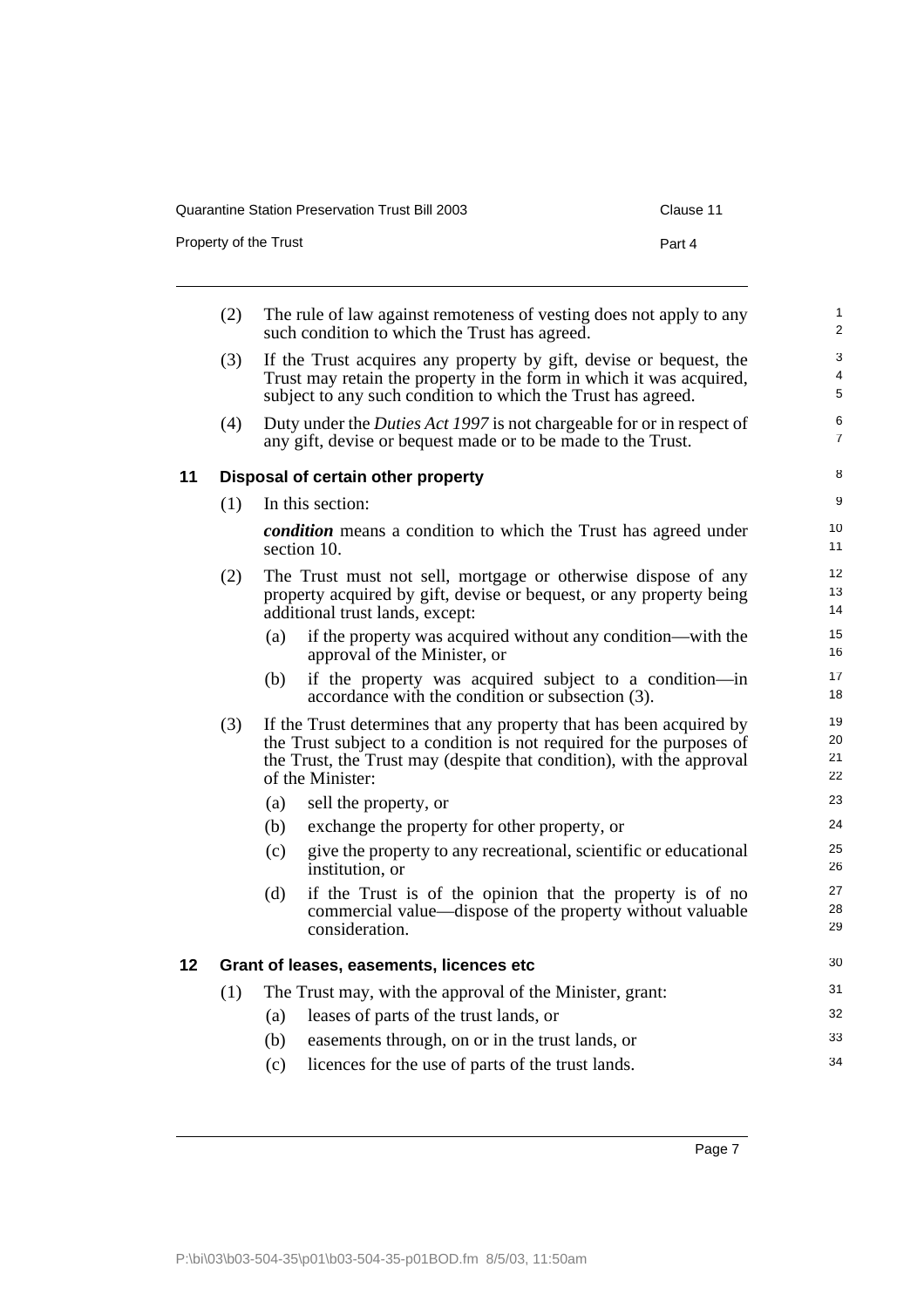Part 4 Property of the Trust

(2) The whole of the trust lands may not be leased to a single person.

| (3) | A lease granted under subsection $(1)$ $(a)$ may not have a term that, |
|-----|------------------------------------------------------------------------|
|     | together with the term of any further lease which may be granted on    |
|     | the exercise of an option contained in the lease, exceeds 10 years.    |

- (4) Any such lease must not be granted unless the proposed content of the lease has been publicly exhibited for 30 days and any public submissions made in relation to the proposed lease have been taken into consideration by the Trust.
- (5) The Trust may, with the approval of the Minister, impose restrictions on the use of, or impose positive covenants on, the trust lands or other land in accordance with section 88D or 88E of the *Conveyancing Act 1919*.
- (6) In this section, *easement* includes an easement without a dominant tenement referred to in section 88A of the *Conveyancing Act 1919*.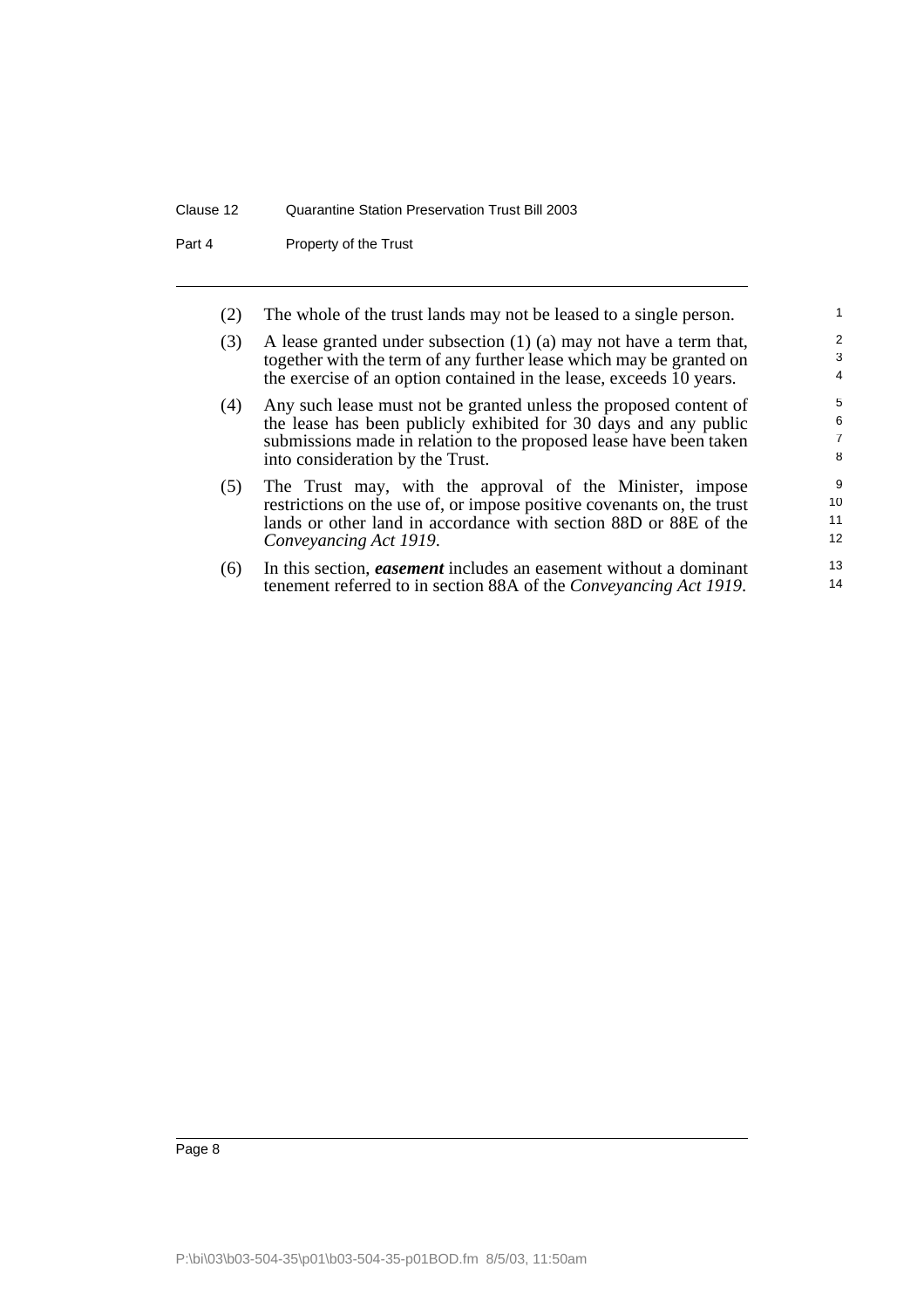| Quarantine Station Preservation Trust Bill 2003 | Clause 13 |
|-------------------------------------------------|-----------|
| Plan of management for trust lands              | Part 5    |

<span id="page-14-4"></span><span id="page-14-3"></span><span id="page-14-2"></span><span id="page-14-1"></span><span id="page-14-0"></span>

| Part 5 |     | Plan of management for trust lands                                                                                                                                                                    | 1                        |  |
|--------|-----|-------------------------------------------------------------------------------------------------------------------------------------------------------------------------------------------------------|--------------------------|--|
| 13     |     | Preparation of plan of management                                                                                                                                                                     |                          |  |
|        | (1) | The Trust must, in accordance with any directions of the Minister,<br>cause a plan of management to be prepared for the trust lands.                                                                  | 3<br>4                   |  |
|        | (2) | The plan of management must contain a detailed written scheme of<br>the operations proposed to be undertaken in or in relation to the trust<br>lands.                                                 | 5<br>6<br>$\overline{7}$ |  |
| 14     |     | Adoption etc of plan of management                                                                                                                                                                    | 8                        |  |
|        | (1) | When the plan of management has been prepared, the Trust:                                                                                                                                             | 9                        |  |
|        |     | must refer the plan to the Minister, and<br>(a)                                                                                                                                                       | 10                       |  |
|        |     | may, with the approval of the Minister, refer a copy of the<br>(b)<br>plan to any other person.                                                                                                       | 11<br>12                 |  |
|        | (2) | The Minister may:                                                                                                                                                                                     | 13                       |  |
|        |     | adopt the plan of management, without alteration or with such<br>(a)<br>alterations as the Minister thinks fit, or                                                                                    | 14<br>15                 |  |
|        |     | refer it back to the Trust for further consideration.<br>(b)                                                                                                                                          | 16                       |  |
| 15     |     | Amendment or cancellation of plan of management                                                                                                                                                       | 17                       |  |
|        | (1) | The Trust may, in accordance with any directions of the Minister:                                                                                                                                     | 18                       |  |
|        |     | amend the plan of management from time to time, or<br>(a)                                                                                                                                             | 19                       |  |
|        |     | cancel the plan of management and substitute a new plan.<br>(b)                                                                                                                                       | 20                       |  |
|        | (2) | Sections 13 and 14 apply to an amendment of the plan of<br>management or the substitution of the plan of management in the<br>same way as they apply to the preparation of the plan of<br>management. | 21<br>22<br>23<br>24     |  |
| 16     |     | Carrying out of plan of management                                                                                                                                                                    | 25                       |  |
|        | (1) | A plan of management adopted by the Minister is to be carried out<br>and given effect to by the Trust.                                                                                                | 26<br>27                 |  |
|        | (2) | Nothing in this Part affects the operation of the <i>Local Government</i><br>Act 1993 or the Environmental Planning and Assessment Act 1979.                                                          | 28<br>29                 |  |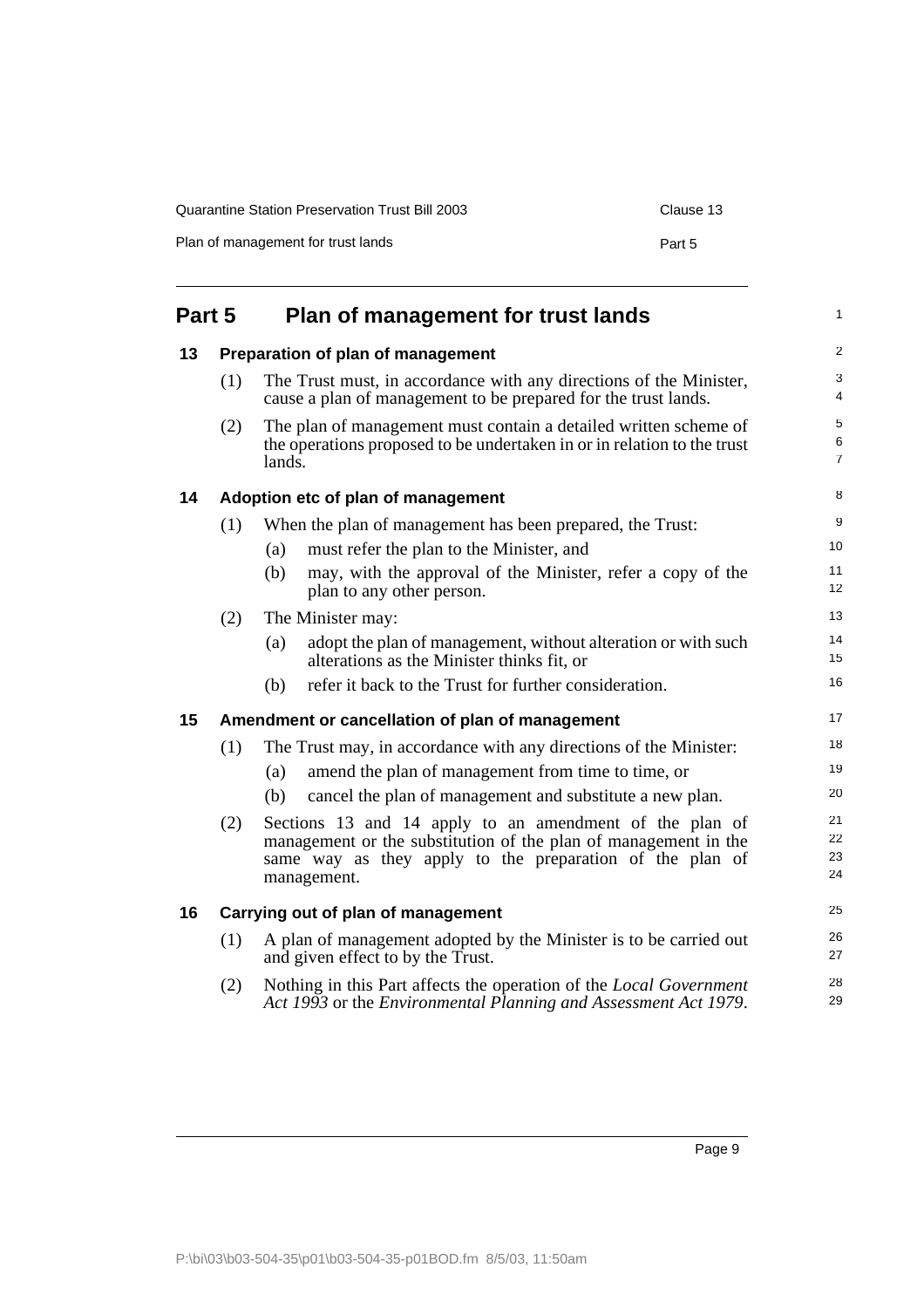Part 6 Administration

<span id="page-15-5"></span><span id="page-15-4"></span><span id="page-15-3"></span><span id="page-15-2"></span><span id="page-15-1"></span><span id="page-15-0"></span>

| Part 6 |     | <b>Administration</b>                                                                                                                                                                                                                                 | 1                    |
|--------|-----|-------------------------------------------------------------------------------------------------------------------------------------------------------------------------------------------------------------------------------------------------------|----------------------|
| 17     |     | <b>Financial year of the Trust</b>                                                                                                                                                                                                                    | 2                    |
|        |     | The financial year of the Trust is the year commencing 1 July.                                                                                                                                                                                        | 3                    |
| 18     |     | <b>Committees</b>                                                                                                                                                                                                                                     | 4                    |
|        | (1) | The Trust may establish committees to assist it in connection with<br>the exercise of any of its functions.                                                                                                                                           | 5<br>6               |
|        | (2) | It does not matter that any or all of the members of a committee are<br>not trustees.                                                                                                                                                                 | 7<br>8               |
|        | (3) | The Director is an ex officio member of each committee of the<br>Trust.                                                                                                                                                                               | 9<br>10              |
|        | (4) | The procedure for the calling of meetings of a committee and for the<br>conduct of business at those meetings is, subject to the regulations,<br>to be as determined by the Trust or (subject to any determination of<br>the Trust) by the committee. | 11<br>12<br>13<br>14 |
| 19     |     | <b>Staff of the Trust</b>                                                                                                                                                                                                                             | 15                   |
|        |     | For the purposes of this Act:                                                                                                                                                                                                                         | 16                   |
|        |     | a Director, and<br>(a)                                                                                                                                                                                                                                | 17                   |
|        |     | (b)<br>such other persons as may be necessary to enable the Trust to<br>exercise its functions,                                                                                                                                                       | 18<br>19             |
|        |     | may be employed under Chapter 2 of the Public Sector Employment<br>and Management Act 2002.                                                                                                                                                           | 20<br>21             |
| 20     |     | <b>The Director</b>                                                                                                                                                                                                                                   | 22                   |
|        | (1) | The Director is responsible for the administration and management<br>of the trust lands and any services provided in conjunction with the<br>trust lands.                                                                                             | 23<br>24<br>25       |
|        | (2) | The Director is, in the exercise of the Director's functions under this<br>Act, subject to the control and direction of the Trust.                                                                                                                    | 26<br>27             |
|        | (3) | The Director is to act as secretary to the Trust.                                                                                                                                                                                                     | 28                   |
| 21     |     | <b>Delegation by the Trust</b>                                                                                                                                                                                                                        | 29                   |
|        | (1) | The Trust may delegate to a trustee, a committee of the Trust or the<br>Director or any other officer of the Trust the exercise of any of its<br>functions, other than this power of delegation.                                                      | 30<br>31<br>32       |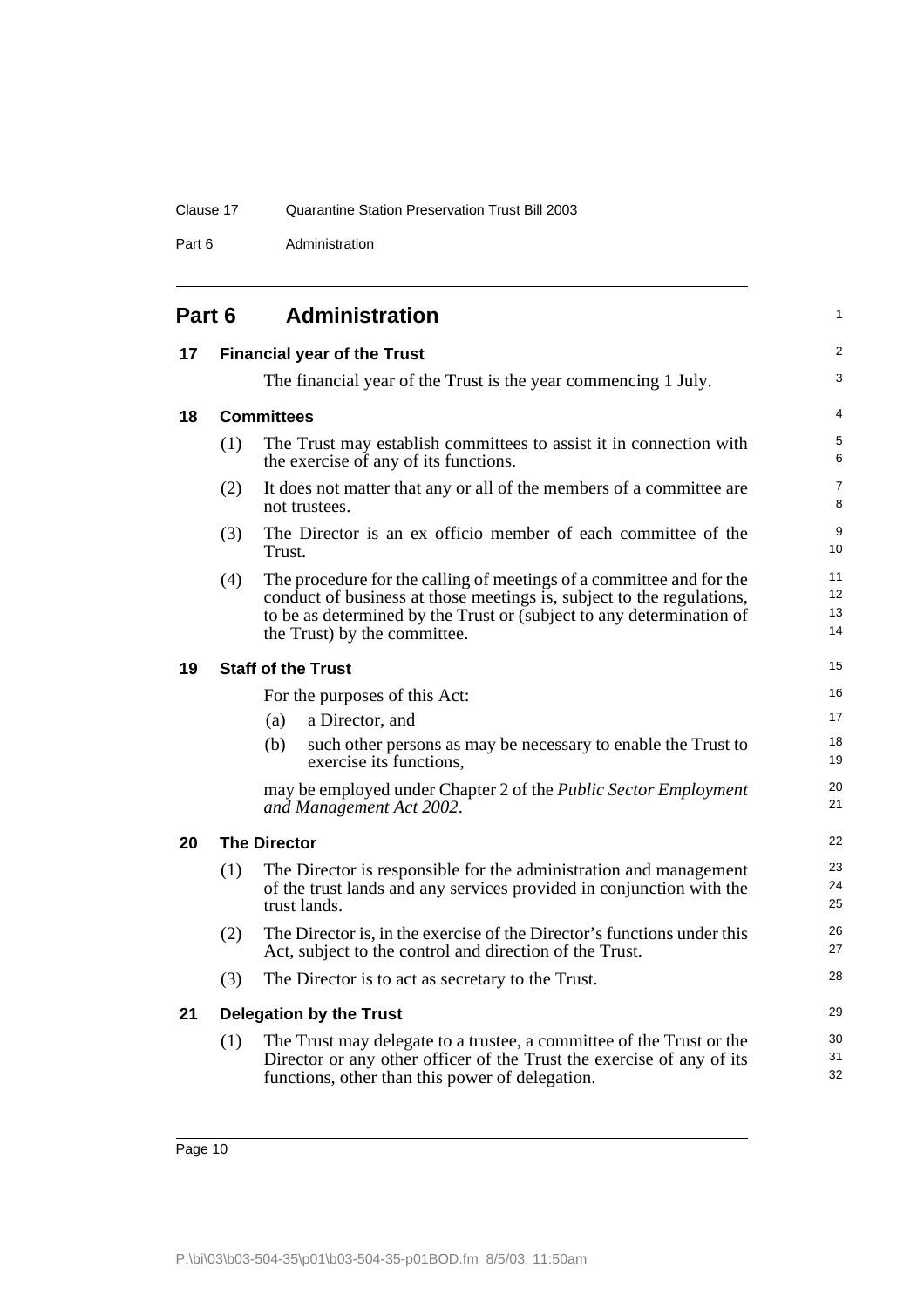| <b>Quarantine Station Preservation Trust Bill 2003</b> | Clause 21 |
|--------------------------------------------------------|-----------|
| Administration                                         | Part 6    |
|                                                        |           |
|                                                        |           |

(2) The person may sub-delegate the exercise of a delegated function to another person if the first-mentioned person is authorised in writing to delegate the function to that person by the Trust. 1 2 3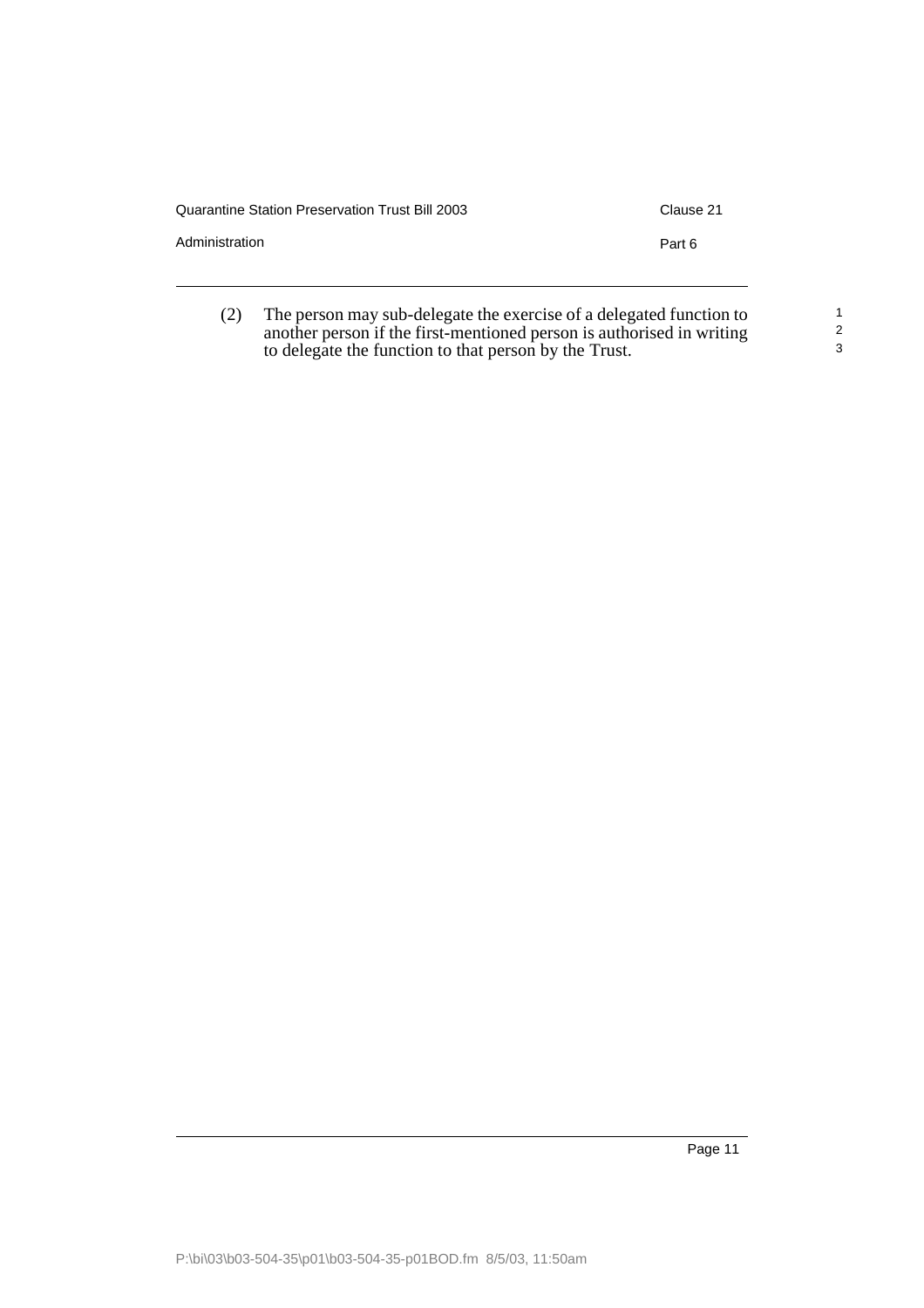Part 7 Miscellaneous

<span id="page-17-3"></span><span id="page-17-2"></span><span id="page-17-1"></span><span id="page-17-0"></span>

| Part 7 |     |          | <b>Miscellaneous</b>                                                                                                                                                                                                                                                                                                                      | 1                                |
|--------|-----|----------|-------------------------------------------------------------------------------------------------------------------------------------------------------------------------------------------------------------------------------------------------------------------------------------------------------------------------------------------|----------------------------------|
| 22     |     |          | <b>Revocation of reservation</b>                                                                                                                                                                                                                                                                                                          | $\overline{c}$                   |
|        |     | revoked. | The reservation of the trust lands as part of the Sydney Harbour<br>National Park under the National Parks and Wildlife Act 1974 is                                                                                                                                                                                                       | 3<br>4<br>5                      |
| 23     |     |          | Requirement to state name and address                                                                                                                                                                                                                                                                                                     | 6                                |
|        | (1) |          | An authorised officer who reasonably suspects a person of having<br>committed an offence against this Act or the regulations may require<br>the person to state the person's full name and residential address.                                                                                                                           | 7<br>8<br>9                      |
|        | (2) |          | An authorised officer may require the driver of a vehicle on the trust<br>lands to produce the driver's driver licence and to state the person's<br>full name and residential address.                                                                                                                                                    | 10<br>11<br>12                   |
|        | (3) |          | A person must not:                                                                                                                                                                                                                                                                                                                        | 13                               |
|        |     | (a)      | fail to comply with a requirement under this section, or                                                                                                                                                                                                                                                                                  | 14                               |
|        |     | (b)      | in purported compliance with such a requirement, state a<br>name that is not the person's name or an address that is not the<br>person's residential address.                                                                                                                                                                             | 15<br>16<br>17                   |
|        |     |          | Maximum penalty: 10 penalty units.                                                                                                                                                                                                                                                                                                        | 18                               |
|        | (4) |          | A person is not guilty of an offence under this section unless it is<br>established that the authorised officer warned the person that a<br>failure to comply is an offence.                                                                                                                                                              | 19<br>20<br>21                   |
| 24     |     |          | Requirement for owner of vehicle and others to give information                                                                                                                                                                                                                                                                           | 22                               |
|        | (1) |          | If the driver of a vehicle is alleged to have committed an offence<br>against this Act or the regulations:                                                                                                                                                                                                                                | 23<br>24                         |
|        |     | (a)      | the owner of the vehicle or the person having custody of the<br>vehicle must, when required to do so by an authorised officer,<br>immediately give information (which must, if so required, be<br>given in the form of a written statement signed by that owner<br>or person) as to the name and residential address of the driver,<br>or | 25<br>26<br>27<br>28<br>29<br>30 |
|        |     | (b)      | any other person must, if required to do so by an authorised<br>officer, give any information that it is in the person's power to<br>give and that may lead to the identification of the driver.                                                                                                                                          | 31<br>32<br>33                   |
|        |     |          | Maximum penalty: 10 penalty units.                                                                                                                                                                                                                                                                                                        | 34                               |
|        |     |          |                                                                                                                                                                                                                                                                                                                                           |                                  |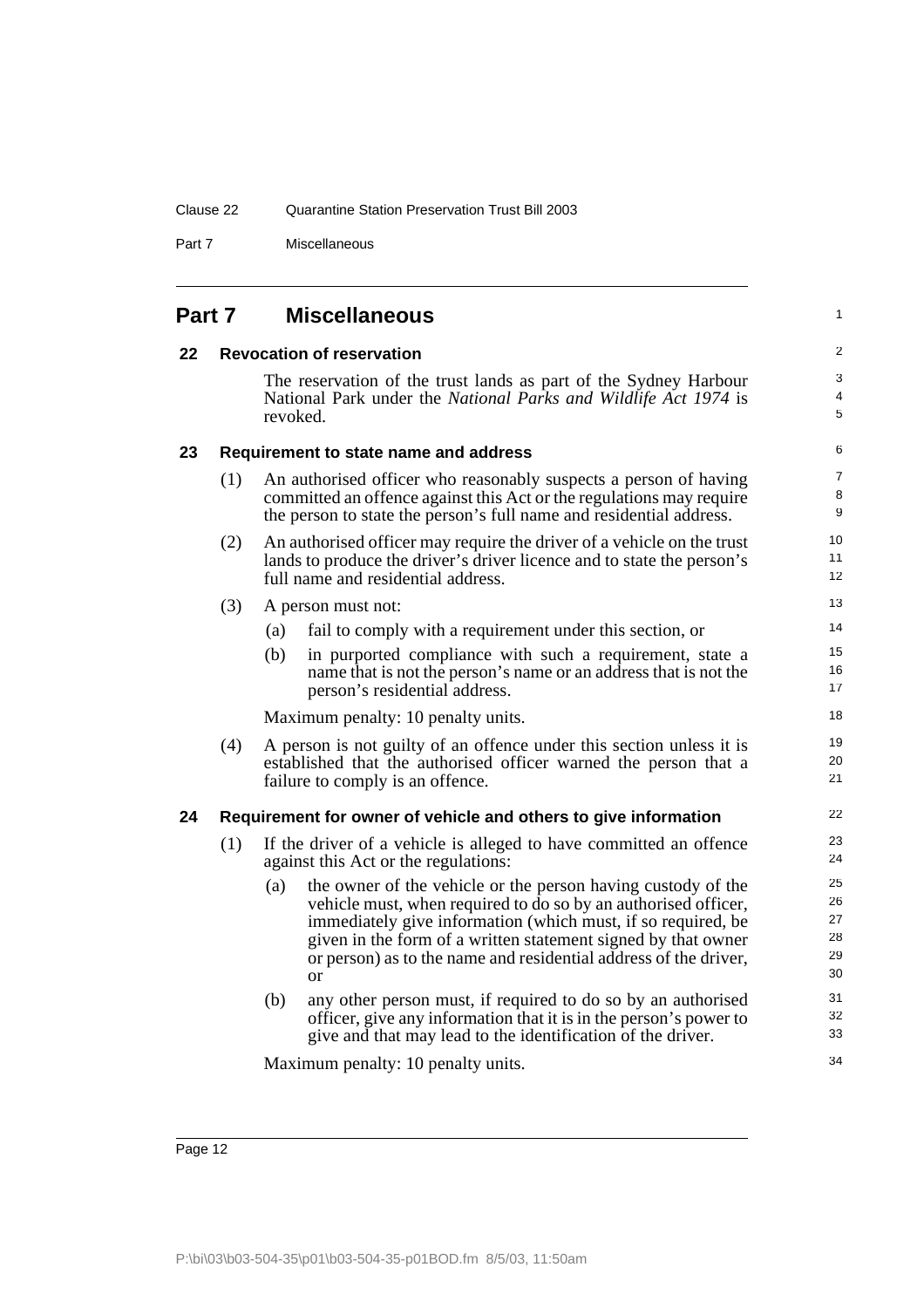| Quarantine Station Preservation Trust Bill 2003 | Clause 25 |
|-------------------------------------------------|-----------|
| Miscellaneous                                   | Part 7    |

<span id="page-18-0"></span>

|    | (2) |     | It is a defence to a prosecution for an offence under subsection $(1)$<br>(a) if the defendant satisfies the court that the defendant did not<br>know and could not with reasonable diligence have ascertained the<br>driver's name or residential address.                                                                                                                                                                                                                                                                                                                 | $\mathbf{1}$<br>$\overline{2}$<br>3<br>4                          |
|----|-----|-----|-----------------------------------------------------------------------------------------------------------------------------------------------------------------------------------------------------------------------------------------------------------------------------------------------------------------------------------------------------------------------------------------------------------------------------------------------------------------------------------------------------------------------------------------------------------------------------|-------------------------------------------------------------------|
|    | (3) |     | A written statement purporting to be given under subsection $(1)$ $(a)$<br>and to contain particulars of the name and residential address of the<br>driver of a vehicle at the time of commission of an alleged offence<br>against this Act or the regulations that is produced in any court in<br>proceedings against the person named in the statement as the driver<br>for such an offence is evidence without proof of signature that the<br>person was the driver of the vehicle at the time of the alleged offence<br>if the person does not appear before the court. | 5<br>6<br>$\overline{7}$<br>8<br>9<br>10 <sup>1</sup><br>11<br>12 |
|    | (4) |     | In this section:                                                                                                                                                                                                                                                                                                                                                                                                                                                                                                                                                            | 13                                                                |
|    |     |     | <b><i>owner</i></b> of a vehicle includes the responsible person for the vehicle<br>within the meaning of the <i>Road Transport</i> ( <i>General</i> ) Act 1999.                                                                                                                                                                                                                                                                                                                                                                                                            | 14<br>15                                                          |
| 25 |     |     | Liability of vehicle owner for parking offences                                                                                                                                                                                                                                                                                                                                                                                                                                                                                                                             | 16                                                                |
|    | (1) |     | If a parking offence occurs in relation to any vehicle, the person who<br>at the time of the occurrence of the offence is the owner of the<br>vehicle is, by virtue of this section, guilty of an offence against the<br>regulation concerned as if the person were the actual offender guilty<br>of the parking offence unless:                                                                                                                                                                                                                                            | 17<br>18<br>19<br>20<br>21                                        |
|    |     | (a) | in any case where the offence is dealt with under section 26,<br>the person satisfies an authorised officer described in the<br>notice served under that section that the vehicle was at the<br>relevant time a stolen vehicle or a vehicle illegally taken or<br>used, or                                                                                                                                                                                                                                                                                                  | 22<br>23<br>24<br>25<br>26                                        |
|    |     | (b) | in any other case, the court is satisfied that the vehicle was at<br>the relevant time a stolen vehicle or a vehicle illegally taken<br>or used.                                                                                                                                                                                                                                                                                                                                                                                                                            | 27<br>28<br>29                                                    |
|    | (2) |     | Nothing in this section affects the liability of the actual offender but<br>where a penalty has been imposed on or recovered from any person<br>in relation to a parking offence no further penalty may be imposed<br>on or recovered from any other person in relation to that offence.                                                                                                                                                                                                                                                                                    | 30<br>31<br>32<br>33                                              |
|    | (3) |     | Despite subsection $(1)$ , an owner of a vehicle is not, by virtue of that<br>subsection, guilty of an offence if:                                                                                                                                                                                                                                                                                                                                                                                                                                                          | 34<br>35                                                          |
|    |     | (a) | in any case where the offence is dealt with under section 26,<br>the person:                                                                                                                                                                                                                                                                                                                                                                                                                                                                                                | 36<br>37                                                          |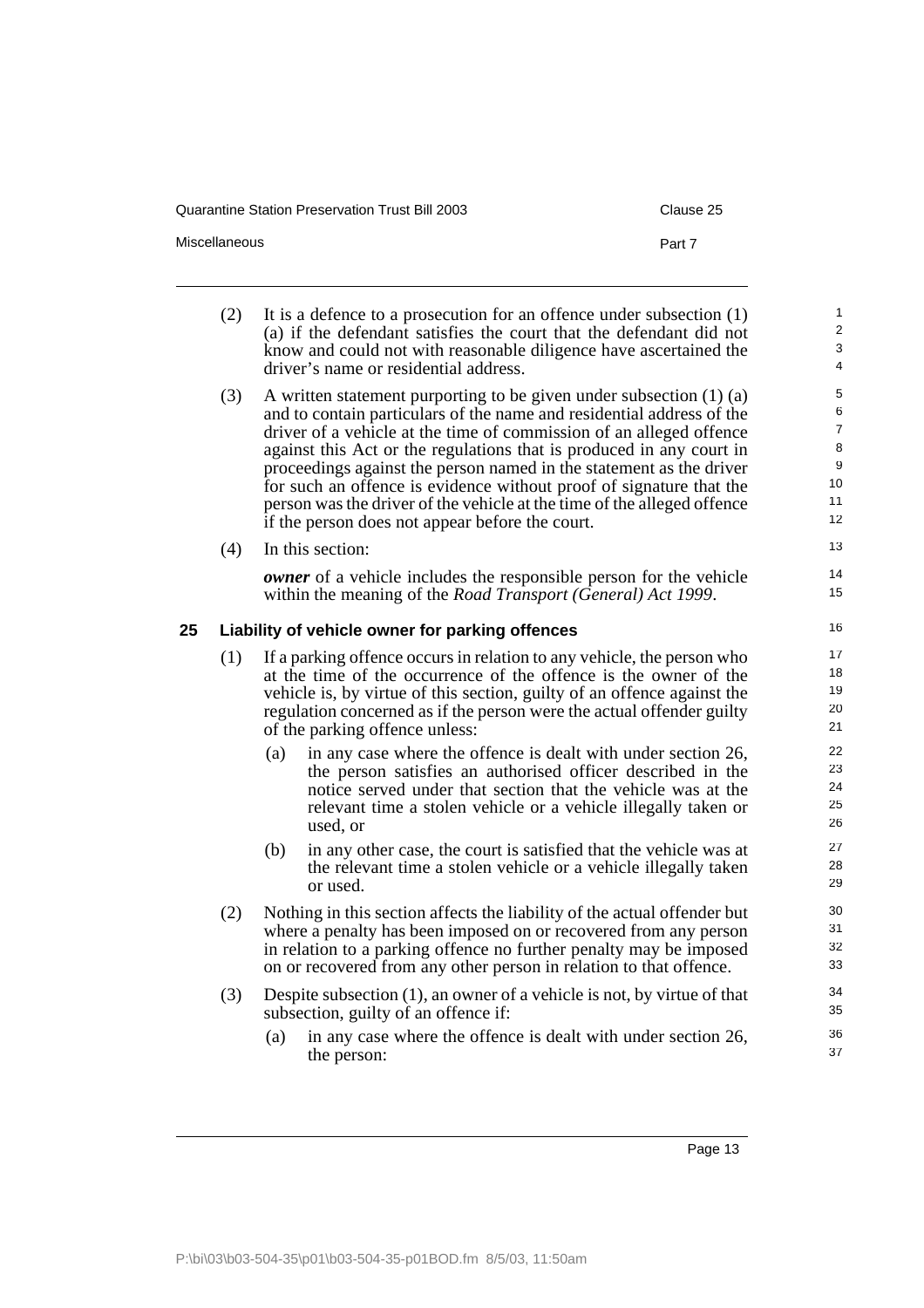#### Clause 26 Quarantine Station Preservation Trust Bill 2003

#### Part 7 Miscellaneous

<span id="page-19-0"></span>

|    |     | within 21 days after service on the person of a notice<br>(i)<br>under that section alleging that the person is guilty of<br>the offence, supplies by statutory declaration to an<br>authorised officer described in the notice the name and<br>address of the person who was in charge of the vehicle<br>at all relevant times relating to the offence, or<br>satisfies the authorised officer that the person did not<br>(ii)<br>know and could not with reasonable diligence have<br>ascertained that name and address, or | $\mathbf{1}$<br>$\overline{2}$<br>3<br>4<br>5<br>6<br>$\overline{7}$<br>8<br>9 |
|----|-----|-------------------------------------------------------------------------------------------------------------------------------------------------------------------------------------------------------------------------------------------------------------------------------------------------------------------------------------------------------------------------------------------------------------------------------------------------------------------------------------------------------------------------------|--------------------------------------------------------------------------------|
|    |     | (b)<br>in any other case, the person:                                                                                                                                                                                                                                                                                                                                                                                                                                                                                         | 10                                                                             |
|    |     | within 21 days after service on the person of a summons<br>(i)<br>in respect of the offence, supplies by statutory<br>declaration to the informant the name and address of the<br>person who was in charge of the vehicle at all relevant<br>times relating to the offence, or                                                                                                                                                                                                                                                | 11<br>12 <sup>°</sup><br>13<br>14<br>15                                        |
|    |     | satisfies the court that the person did not know and<br>(ii)<br>could not with reasonable diligence have ascertained<br>that name and address.                                                                                                                                                                                                                                                                                                                                                                                | 16<br>17<br>18                                                                 |
|    | (4) | A statutory declaration under subsection (3) if produced in any<br>proceedings against the person named in it and in relation to the<br>offence in respect of which the statutory declaration was supplied is<br>evidence that that person was in charge of the vehicle at all relevant<br>times relating to that offence.                                                                                                                                                                                                    | 19<br>20<br>21<br>22<br>23                                                     |
|    | (5) | A statutory declaration that relates to more than one offence is taken<br>not to be a statutory declaration under, or for the purposes of,<br>subsection (3).                                                                                                                                                                                                                                                                                                                                                                 | 24<br>25<br>26                                                                 |
|    | (6) | In this section:                                                                                                                                                                                                                                                                                                                                                                                                                                                                                                              | 27                                                                             |
|    |     | <b><i>owner</i></b> of a vehicle includes the responsible person for the vehicle<br>within the meaning of the Road Transport (General) Act 1999.                                                                                                                                                                                                                                                                                                                                                                              | 28<br>29                                                                       |
|    |     | <i>parking offence</i> means any offence of parking a vehicle in<br>contravention of the regulations.                                                                                                                                                                                                                                                                                                                                                                                                                         | 30<br>31                                                                       |
| 26 |     | Penalty notices for certain offences                                                                                                                                                                                                                                                                                                                                                                                                                                                                                          | 32                                                                             |
|    | (1) | An authorised officer may serve a penalty notice on a person if it<br>appears to the officer that the person has committed, or by virtue of<br>section 25 is guilty of, an offence under this Act or the regulations,<br>being an offence prescribed by the regulations.                                                                                                                                                                                                                                                      | 33<br>34<br>35<br>36                                                           |
|    |     |                                                                                                                                                                                                                                                                                                                                                                                                                                                                                                                               |                                                                                |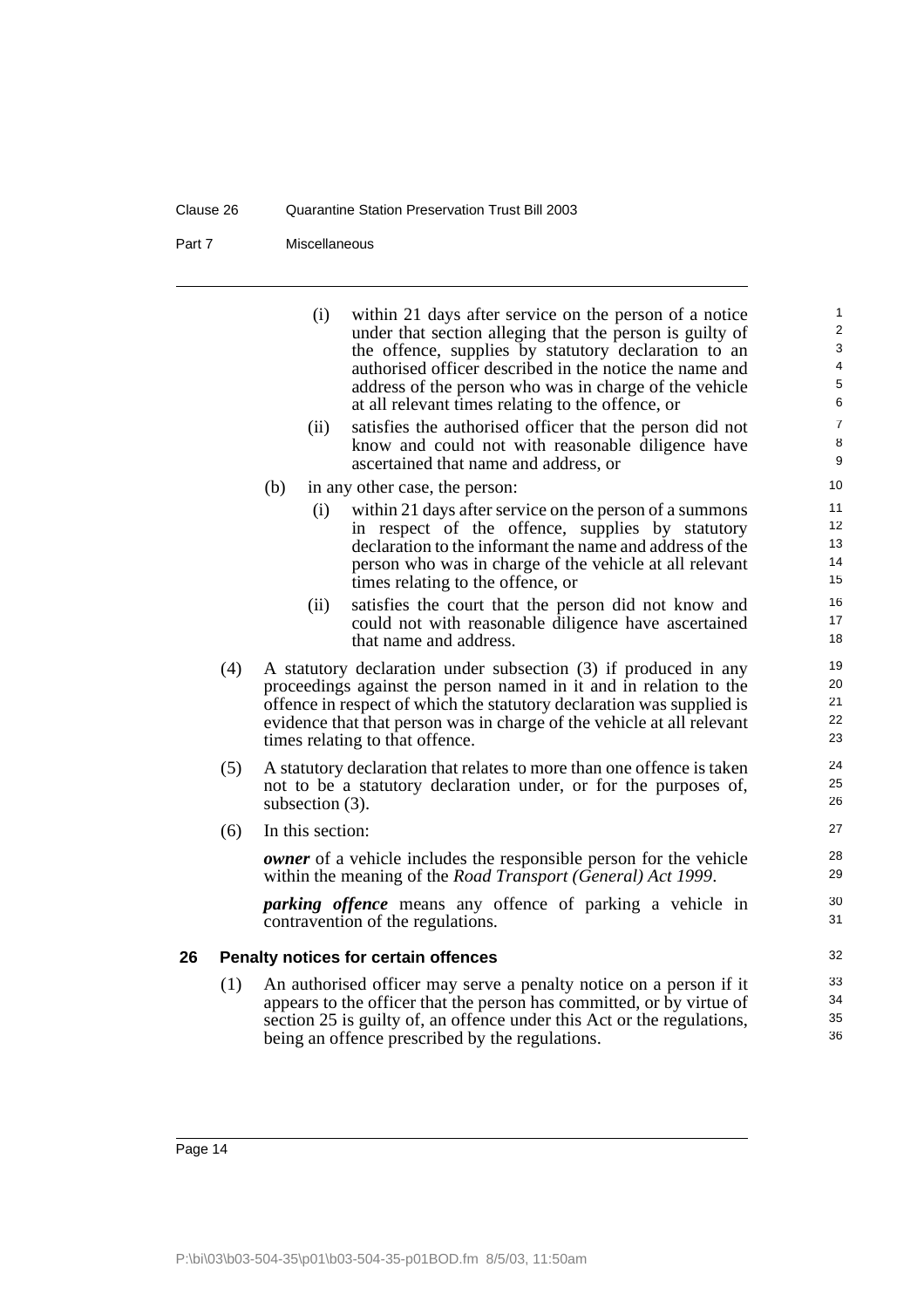| <b>Quarantine Station Preservation Trust Bill 2003</b> | Clause 27 |
|--------------------------------------------------------|-----------|
| <b>Miscellaneous</b>                                   | Part 7    |

<span id="page-20-0"></span>

|    | (2) |     | A penalty notice is a notice to the effect that, if the person served<br>does not wish to have the matter dealt with by a court, the person<br>may pay, within the time and to the person specified in the notice,<br>the amount of penalty prescribed by the regulations for the offence<br>if dealt with under this section. | $\mathbf{1}$<br>2<br>3<br>$\overline{\mathbf{4}}$<br>5 |
|----|-----|-----|--------------------------------------------------------------------------------------------------------------------------------------------------------------------------------------------------------------------------------------------------------------------------------------------------------------------------------|--------------------------------------------------------|
|    | (3) |     | Any such notice:                                                                                                                                                                                                                                                                                                               | 6                                                      |
|    |     | (a) | may be served personally or by post, or                                                                                                                                                                                                                                                                                        | $\overline{7}$                                         |
|    |     | (b) | if it relates to an offence of which the owner of a vehicle is                                                                                                                                                                                                                                                                 | 8<br>9                                                 |
|    |     |     | guilty by virtue of section 25, may be addressed to the owner<br>without naming the owner or stating the address of the owner                                                                                                                                                                                                  | 10                                                     |
|    |     |     | and may be served by leaving it on or attaching it to the<br>vehicle.                                                                                                                                                                                                                                                          | 11<br>12                                               |
|    | (4) |     | If the amount of any penalty prescribed for an alleged offence is                                                                                                                                                                                                                                                              | 13                                                     |
|    |     |     | paid in accordance with this section, no person is liable to any<br>further proceedings for the alleged offence.                                                                                                                                                                                                               | 14<br>15                                               |
|    | (5) |     | Payment of a penalty in accordance with this section is not to be                                                                                                                                                                                                                                                              | 16<br>17                                               |
|    |     |     | regarded as an admission of liability for the purposes of, nor in any<br>way as affecting or prejudicing any civil claim, action or proceeding                                                                                                                                                                                 | 18                                                     |
|    |     |     | arising out of the same occurrence.                                                                                                                                                                                                                                                                                            | 19                                                     |
|    | (6) |     | The regulations may:                                                                                                                                                                                                                                                                                                           | 20                                                     |
|    |     | (a) | prescribe an offence for the purposes of this section by                                                                                                                                                                                                                                                                       | 21<br>22                                               |
|    |     |     | specifying the offence or by referring to the provision creating<br>the offence, and                                                                                                                                                                                                                                           | 23                                                     |
|    |     | (b) | prescribe the amount of penalty payable for the offence if<br>dealt with in accordance with this section, and                                                                                                                                                                                                                  | 24<br>25                                               |
|    |     | (c) | prescribe different amounts of penalties for different offences<br>or classes of offences.                                                                                                                                                                                                                                     | 26<br>27                                               |
|    | (7) |     | The amount of a penalty prescribed under this section for an offence                                                                                                                                                                                                                                                           | 28                                                     |
|    |     |     | must not exceed the maximum amount of penalty which could be<br>imposed for the offence by a court.                                                                                                                                                                                                                            | 29<br>30                                               |
|    | (8) |     | This section does not limit the operation of any other provision of,                                                                                                                                                                                                                                                           | 31                                                     |
|    |     |     | or made under, this or any other Act relating to proceedings which                                                                                                                                                                                                                                                             | 32                                                     |
|    |     |     | may be taken in respect of offences.                                                                                                                                                                                                                                                                                           | 33                                                     |
| 27 |     |     | Proof of certain matters not required                                                                                                                                                                                                                                                                                          | 34                                                     |
|    |     |     | In any legal proceedings, proof is not required (until evidence is                                                                                                                                                                                                                                                             | 35                                                     |
|    |     |     | given to the contrary) of:                                                                                                                                                                                                                                                                                                     | 36                                                     |
|    |     | (a) | the constitution of the Trust, or                                                                                                                                                                                                                                                                                              | 37                                                     |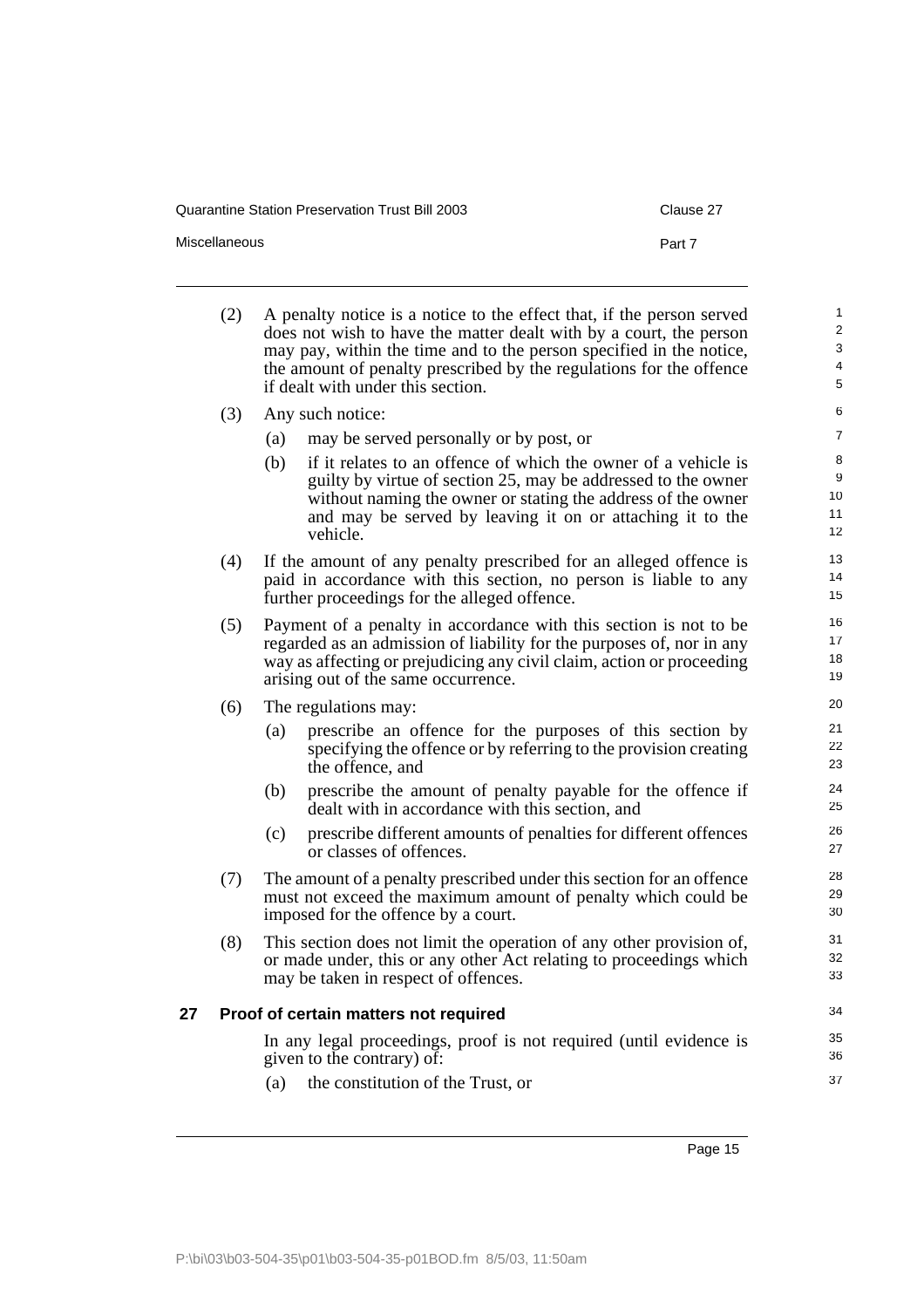#### Clause 28 Quarantine Station Preservation Trust Bill 2003

#### Part 7 Miscellaneous

<span id="page-21-2"></span><span id="page-21-1"></span><span id="page-21-0"></span>

|    |     | (b)<br>any resolution of the Trust, or                                                                                                                                                                                                                                                                                                                                                                              | $\mathbf{1}$                     |
|----|-----|---------------------------------------------------------------------------------------------------------------------------------------------------------------------------------------------------------------------------------------------------------------------------------------------------------------------------------------------------------------------------------------------------------------------|----------------------------------|
|    |     | the appointment of, or the holding of office by, any trustee, or<br>(c)                                                                                                                                                                                                                                                                                                                                             | $\overline{c}$                   |
|    |     | (d)<br>the presence of a quorum at any meeting of the Trust.                                                                                                                                                                                                                                                                                                                                                        | 3                                |
| 28 |     | <b>Proceedings for offences</b>                                                                                                                                                                                                                                                                                                                                                                                     | 4                                |
|    | (1) | Proceedings for an offence against this Act or the regulations are to<br>be dealt with summarily.                                                                                                                                                                                                                                                                                                                   | 5<br>6                           |
|    | (2) | Any such proceedings may be commenced within but not later than<br>12 months after the date on which the offence is alleged to have been<br>committed.                                                                                                                                                                                                                                                              | $\overline{7}$<br>8<br>9         |
| 29 |     | <b>Offences by corporations</b>                                                                                                                                                                                                                                                                                                                                                                                     | 10 <sup>1</sup>                  |
|    | (1) | If a corporation commits an offence against this Act or the<br>regulations:                                                                                                                                                                                                                                                                                                                                         | 11<br>12 <sup>2</sup>            |
|    |     | each person who is a director of the corporation, and<br>(a)                                                                                                                                                                                                                                                                                                                                                        | 13                               |
|    |     | each person who is concerned in the management of the<br>(b)<br>corporation,                                                                                                                                                                                                                                                                                                                                        | 14<br>15                         |
|    |     | is taken to have committed the same offence if the person<br>knowingly authorised or permitted the act or omission constituting<br>the offence.                                                                                                                                                                                                                                                                     | 16<br>17<br>18                   |
|    | (2) | A person may be proceeded against and convicted under this section<br>whether or not the corporation has been proceeded against and<br>convicted.                                                                                                                                                                                                                                                                   | 19<br>20<br>21                   |
|    | (3) | Nothing in this section affects any liability imposed on a corporation<br>for an offence committed by the corporation.                                                                                                                                                                                                                                                                                              | 22<br>23                         |
| 30 |     | Compensation                                                                                                                                                                                                                                                                                                                                                                                                        | 24                               |
|    | (1) | If any person is convicted of an offence against this Act or the<br>regulations and the court before whom the person was convicted is<br>satisfied that the commission of the offence caused or resulted in<br>loss or damage to the trust lands or other property of the Trust, the<br>court may order payment to the Trust of such sum as the court thinks<br>fit by way of compensation for that loss or damage. | 25<br>26<br>27<br>28<br>29<br>30 |
|    | (2) | The court may make such an order whether or not it imposes a<br>penalty for the offence.                                                                                                                                                                                                                                                                                                                            | 31<br>32                         |
|    |     |                                                                                                                                                                                                                                                                                                                                                                                                                     |                                  |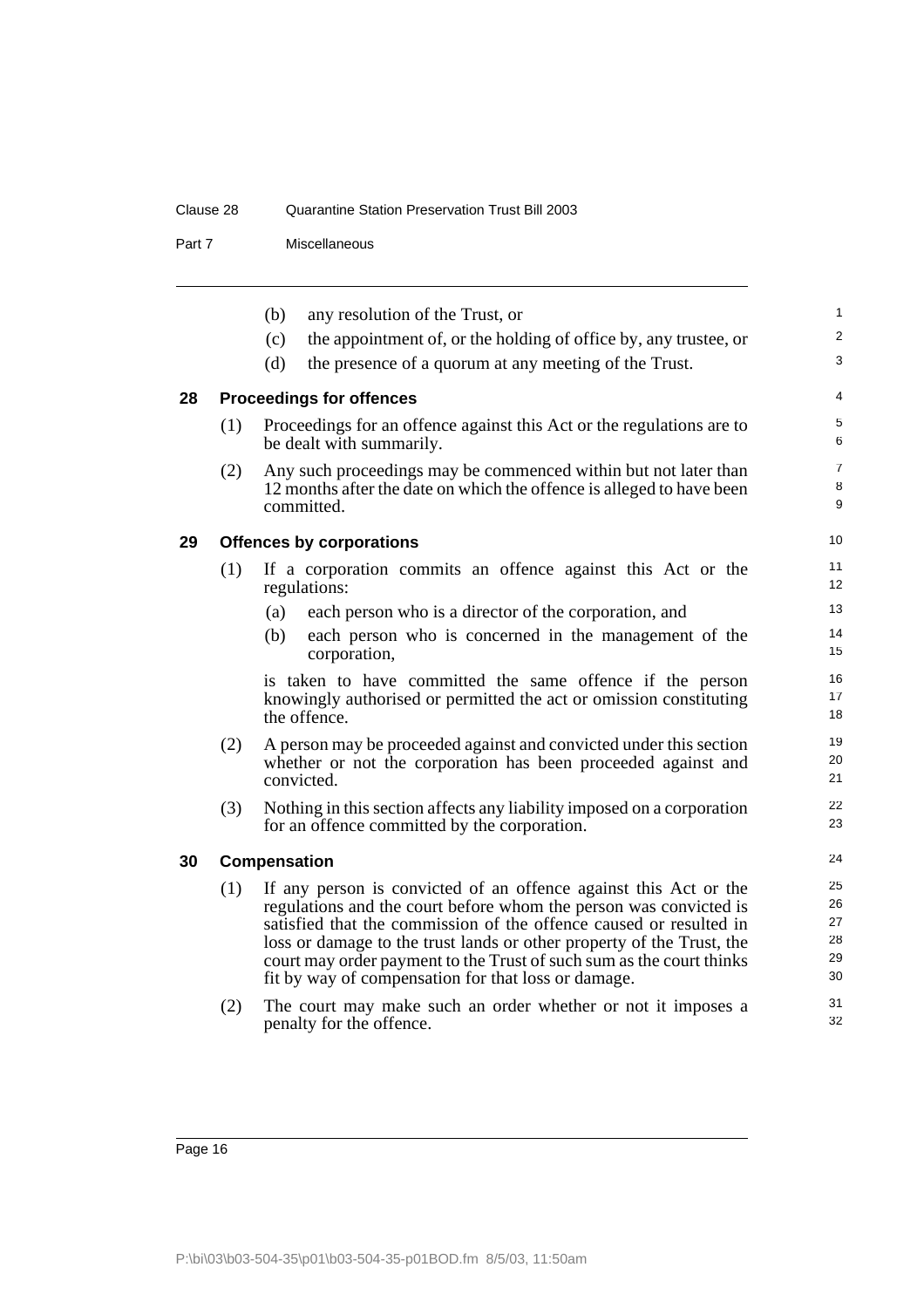Miscellaneous **Part 7** 

5 6 7

(3) An order made by a court under section 10 of the *Crimes (Sentencing Procedure) Act 1999* in any proceedings for an offence against this Act or the regulations operates for the purposes of subsection (1) as a conviction for the offence.

#### <span id="page-22-0"></span>**31 Recovery**

Any charge, fee or money owing to the Trust may be recovered as a debt due in a court of competent jurisdiction.

<span id="page-22-1"></span>**32 Regulations**

|     | <b>Regulations</b> |       |                                                                                                                                                                                                                                                                                                                           | 8                         |
|-----|--------------------|-------|---------------------------------------------------------------------------------------------------------------------------------------------------------------------------------------------------------------------------------------------------------------------------------------------------------------------------|---------------------------|
| (1) |                    |       | The Governor may make regulations, not inconsistent with this Act,<br>for or with respect to any matter that by this Act is required or<br>permitted to be prescribed or that is necessary or convenient to be<br>prescribed for carrying out or giving effect to this Act and, in<br>particular, for or with respect to: | 9<br>10<br>11<br>12<br>13 |
|     | (a)                |       | the use and enjoyment of the trust lands, and                                                                                                                                                                                                                                                                             | 14                        |
|     | (b)                |       | the care, control and management of the trust lands (including<br>regulating or prohibiting the parking and use of vehicles<br>within the trust lands), and                                                                                                                                                               | 15<br>16<br>17            |
|     | (c)                |       | the determination and payment of fees for:                                                                                                                                                                                                                                                                                | 18                        |
|     |                    | (i)   | the use of recreation areas in the trust lands, and                                                                                                                                                                                                                                                                       | 19                        |
|     |                    | (ii)  | the use of roadways or other areas within the trust lands<br>for organised activities, and                                                                                                                                                                                                                                | 20<br>21                  |
|     |                    | (iii) | filming or photographing within the trust lands for the<br>purpose of cinema or television productions or for<br>commercial purposes, and                                                                                                                                                                                 | 22<br>23<br>24            |
|     |                    | (iv)  | the use or purchase of any written or other material that<br>is the property of the Trust, and                                                                                                                                                                                                                            | 25<br>26                  |
|     |                    | (v)   | such other items or services as the Trust may provide,<br>and                                                                                                                                                                                                                                                             | 27<br>28                  |
|     | (d)                |       | the meetings of the Trust, and                                                                                                                                                                                                                                                                                            | 29                        |
|     | (e)                |       | the committees of the Trust, and                                                                                                                                                                                                                                                                                          | 30                        |
|     | (f)                |       | the use and custody of the seal of the Trust.                                                                                                                                                                                                                                                                             | 31                        |
| (2) |                    |       | A regulation may create an offence punishable by a penalty not<br>exceeding 10 penalty units.                                                                                                                                                                                                                             | 32<br>33                  |
| (3) |                    |       | In this section, a reference to the trust lands includes a reference to<br>any part of the trust lands.                                                                                                                                                                                                                   | 34<br>35                  |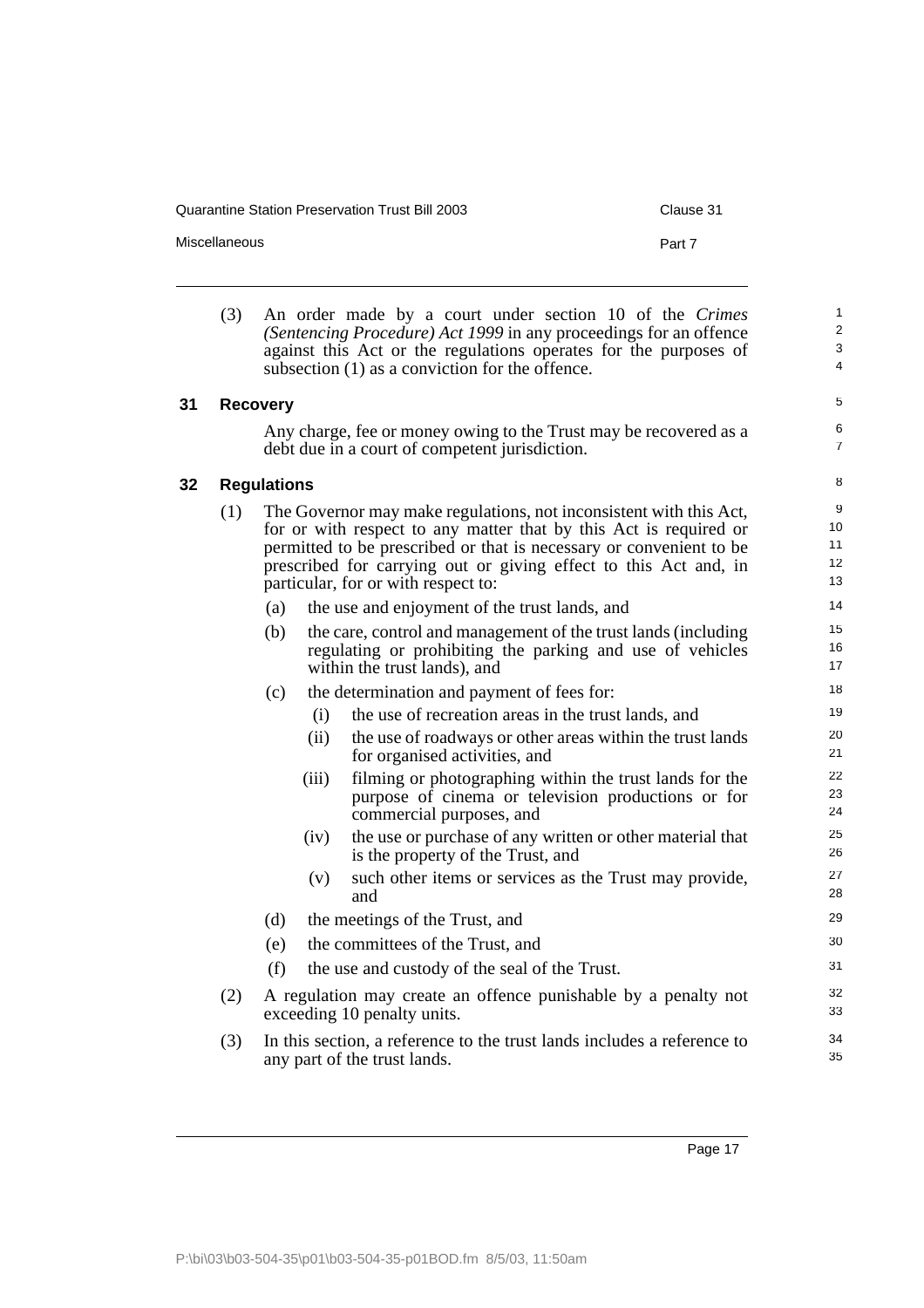#### Clause 33 Quarantine Station Preservation Trust Bill 2003

Part 7 Miscellaneous

#### <span id="page-23-0"></span>**33 Savings and transitional regulations**

| (1) | The regulations may contain provisions of a savings or transitional<br>nature consequent on the enactment of this Act. |
|-----|------------------------------------------------------------------------------------------------------------------------|
|     |                                                                                                                        |

15 16 17

- (2) Any such provision may, if the regulations so provide, take effect from the date of assent to this Act or a later date.
- (3) To the extent to which any such provision takes effect from a date that is earlier than the date of its publication in the Gazette, the provision does not operate so as:
	- (a) to affect, in a manner prejudicial to any person (other than the State or an authority of the State), the rights of that person existing before the date of its publication, or
	- (b) to impose liabilities on any person (other than the State or an authority of the State) in respect of anything done or omitted to be done before the date of its publication.

#### <span id="page-23-1"></span>**34 Amendment of other Acts**

The Acts specified in Schedule 4 are amended as set out in that Schedule.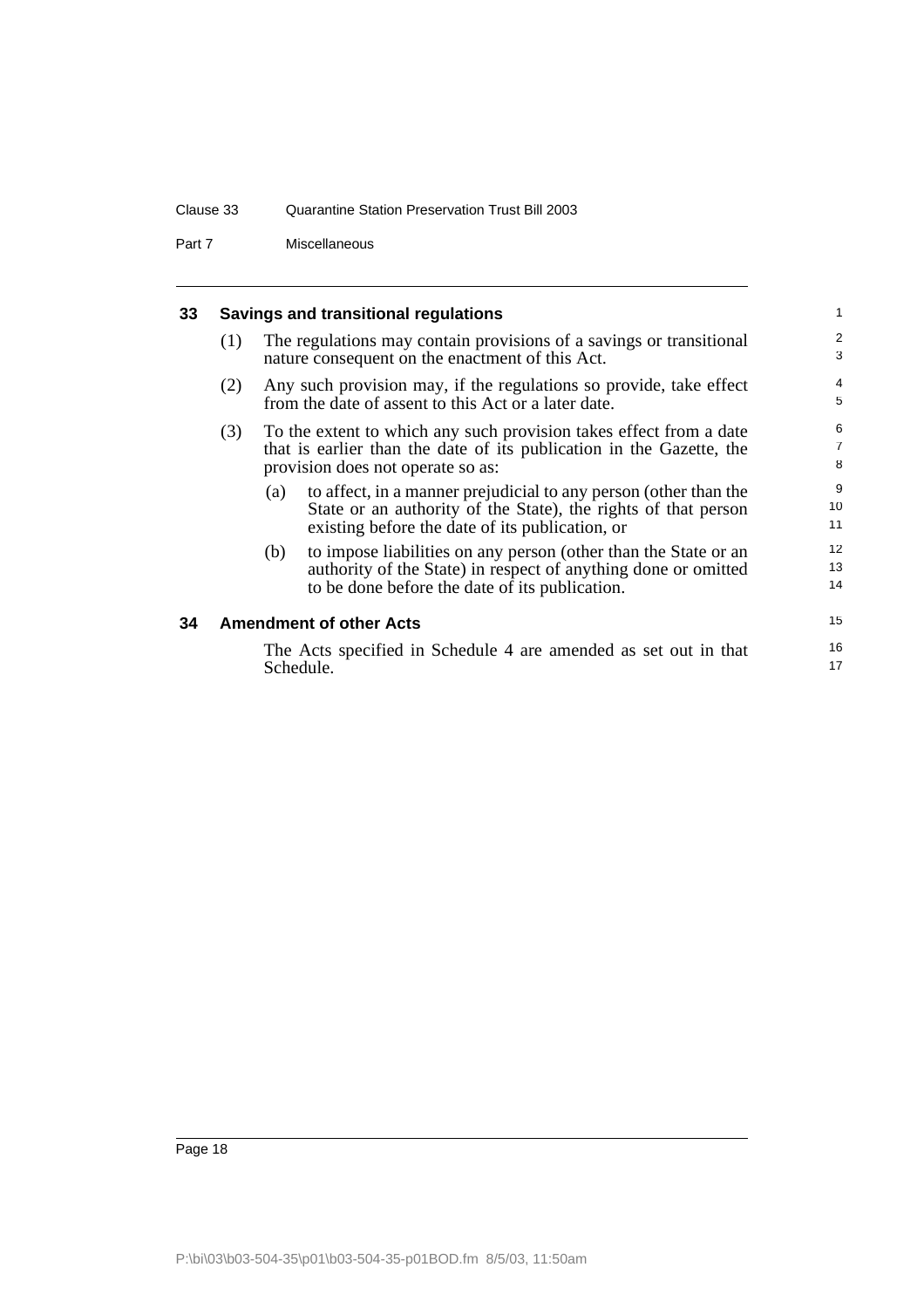Trust lands Schedule 1

(Section 8)

## <span id="page-24-0"></span>**Schedule 1 Trust lands**

Portion 2763 comprising Parkhill, Spring Cove and Quarantine Station South precincts (but excluding that part of portion 2763 east and north of the southern stone wall extending to the Old Man's Hat), and portion 2765 comprising Quarantine Station Core Precinct, in the Parish of Manly Cove, County of Cumberland.

> 6 7

1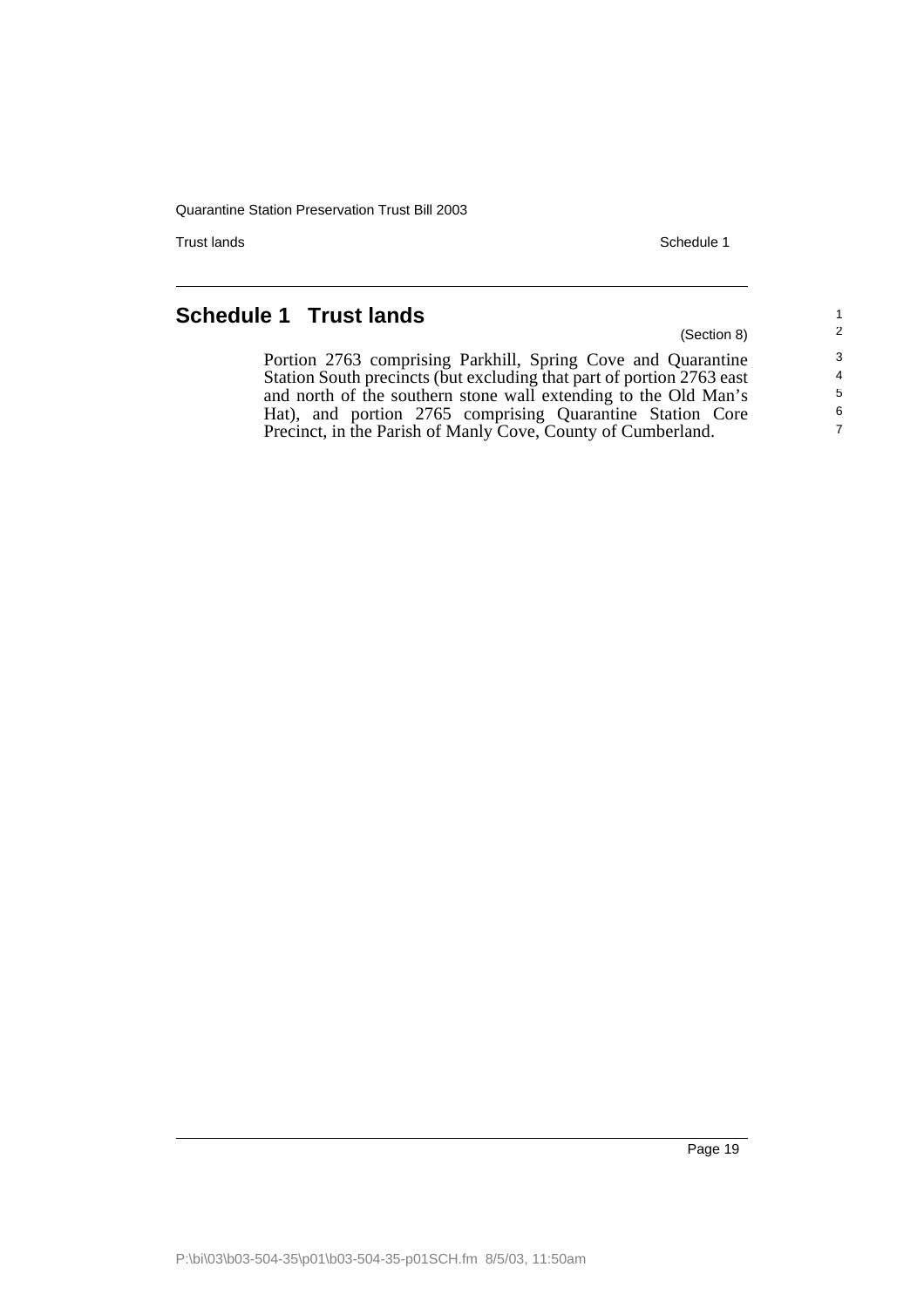| Schedule 2 | Provisions relating to the trustees |  |
|------------|-------------------------------------|--|
|            |                                     |  |

#### <span id="page-25-0"></span>**Schedule 2 Provisions relating to the trustees**

(Section 5 (3))

1 2

#### **1 Chairperson of the Trust**

| (1) | One of the trustees is to be appointed as Chairperson of the Trust by |
|-----|-----------------------------------------------------------------------|
|     | the relevant instrument of appointment as a trustee or by another     |
|     | instrument executed by the Minister.                                  |
|     |                                                                       |

(2) The Minister may remove a trustee from the office of Chairperson.

- (3) The Chairperson is taken to have vacated the office of Chairperson if the Chairperson:
	- (a) is removed from that office by the Minister under subclause (2), or
	- (b) resigns that office by instrument in writing addressed to the Minister, or
	- (c) ceases to be a trustee.

#### **2 Acting trustees and acting Chairperson**

- (1) The Minister may, from time to time, appoint a person to act in the office of a trustee during the illness or absence of the trustee, and the person, while so acting, has and may exercise all the functions of the trustee and is taken to be a trustee.
- (2) The Minister may, from time to time, appoint a trustee to act in the office of Chairperson during the illness or absence of the Chairperson, and the trustee, while so acting, has and may exercise all the functions of the Chairperson and is taken to be the Chairperson.
- (3) The Minister may remove any person from any office to which the person was appointed under this clause.
- (4) A person while acting in the office of a trustee is entitled to be paid such remuneration (including travelling and subsistence allowances) as the Minister may from time to time determine in respect of the person.
- (5) For the purposes of this clause, a vacancy in the office of a trustee or the Chairperson is taken to be an absence from office of the trustee or Chairperson, as the case may be.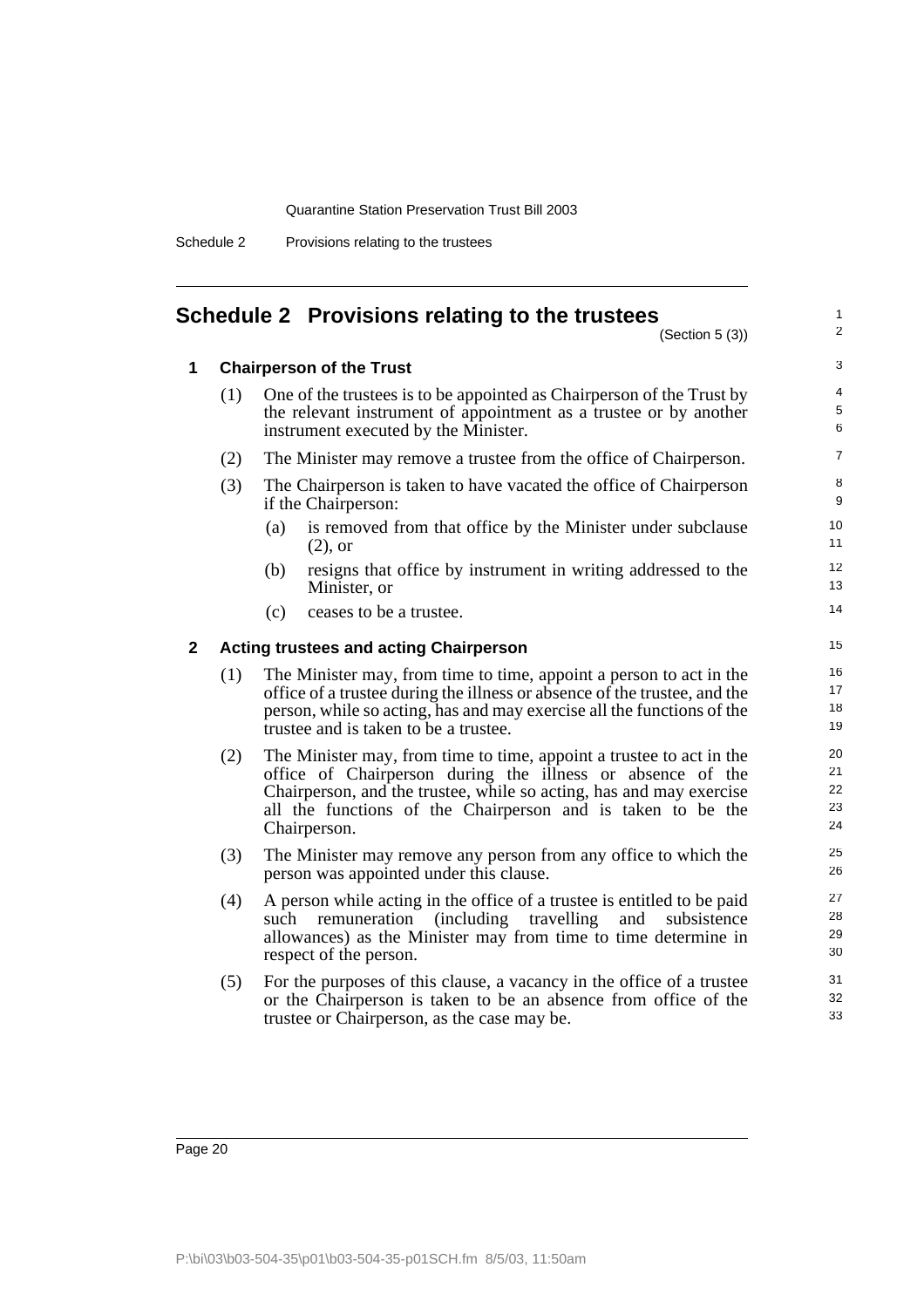Provisions relating to the trustees Schedule 2

| 3 |     | <b>Term of office</b> |                                                                                                                                                                                                                  | $\mathbf{1}$             |
|---|-----|-----------------------|------------------------------------------------------------------------------------------------------------------------------------------------------------------------------------------------------------------|--------------------------|
|   |     |                       | Subject to this Schedule, a trustee holds office for such period, not<br>exceeding 4 years, as may be specified in the instrument of<br>appointment of the trustee, but is eligible (if otherwise qualified) for | $\overline{2}$<br>3<br>4 |
|   |     |                       | re-appointment.                                                                                                                                                                                                  | 5                        |
| 4 |     | <b>Remuneration</b>   |                                                                                                                                                                                                                  | 6                        |
|   | (1) |                       | A trustee is entitled to be paid such remuneration (including<br>travelling and subsistence allowances) as the Minister may from<br>time to time determine in respect of the trustee.                            | $\overline{7}$<br>8<br>9 |
|   | (2) |                       | In this clause:                                                                                                                                                                                                  | 10                       |
|   |     |                       | <i>trustee</i> includes any member of a committee of the Trust.                                                                                                                                                  | 11                       |
| 5 |     |                       | <b>Casual vacancies</b>                                                                                                                                                                                          | 12                       |
|   | (1) |                       | The office of a trustee becomes vacant if the trustee:                                                                                                                                                           | 13                       |
|   |     | (a)                   | dies, or                                                                                                                                                                                                         | 14                       |
|   |     | (b)                   | completes a term of office and is not re-appointed, or                                                                                                                                                           | 15                       |
|   |     | (c)                   | resigns the office by instrument in writing addressed to the<br>Minister, or                                                                                                                                     | 16<br>17                 |
|   |     | (d)                   | is removed from office by the Minister under this clause, or                                                                                                                                                     | 18                       |
|   |     | (e)                   | is absent from 3 consecutive meetings of the Trust of which                                                                                                                                                      | 19                       |
|   |     |                       | reasonable notice has been given to the trustee personally or                                                                                                                                                    | 20<br>21                 |
|   |     |                       | by post, except on leave granted by the Minister or unless the<br>trustee is excused by the Minister for having been absent from                                                                                 | 22                       |
|   |     |                       | those meetings, or                                                                                                                                                                                               | 23                       |
|   |     | (f)                   | becomes bankrupt, applies to take the benefit of any law for                                                                                                                                                     | 24                       |
|   |     |                       | the relief of bankrupt or insolvent debtors, compounds with                                                                                                                                                      | 25<br>26                 |
|   |     |                       | his or her creditors or makes an assignment of his or her<br>remuneration for their benefit, or                                                                                                                  | 27                       |
|   |     | (g)                   | becomes a mentally incapacitated person, or                                                                                                                                                                      | 28                       |
|   |     | (h)                   | is convicted in New South Wales of an offence that is                                                                                                                                                            | 29                       |
|   |     |                       | punishable by imprisonment for 12 months or more or is                                                                                                                                                           | 30<br>31                 |
|   |     |                       | convicted elsewhere than in New South Wales of an offence<br>that, if committed in New South Wales, would be an offence                                                                                          | 32                       |
|   |     |                       | so punishable.                                                                                                                                                                                                   | 33                       |
|   | (2) |                       | The Minister may at any time remove a trustee from office.                                                                                                                                                       | 34                       |
|   |     |                       |                                                                                                                                                                                                                  |                          |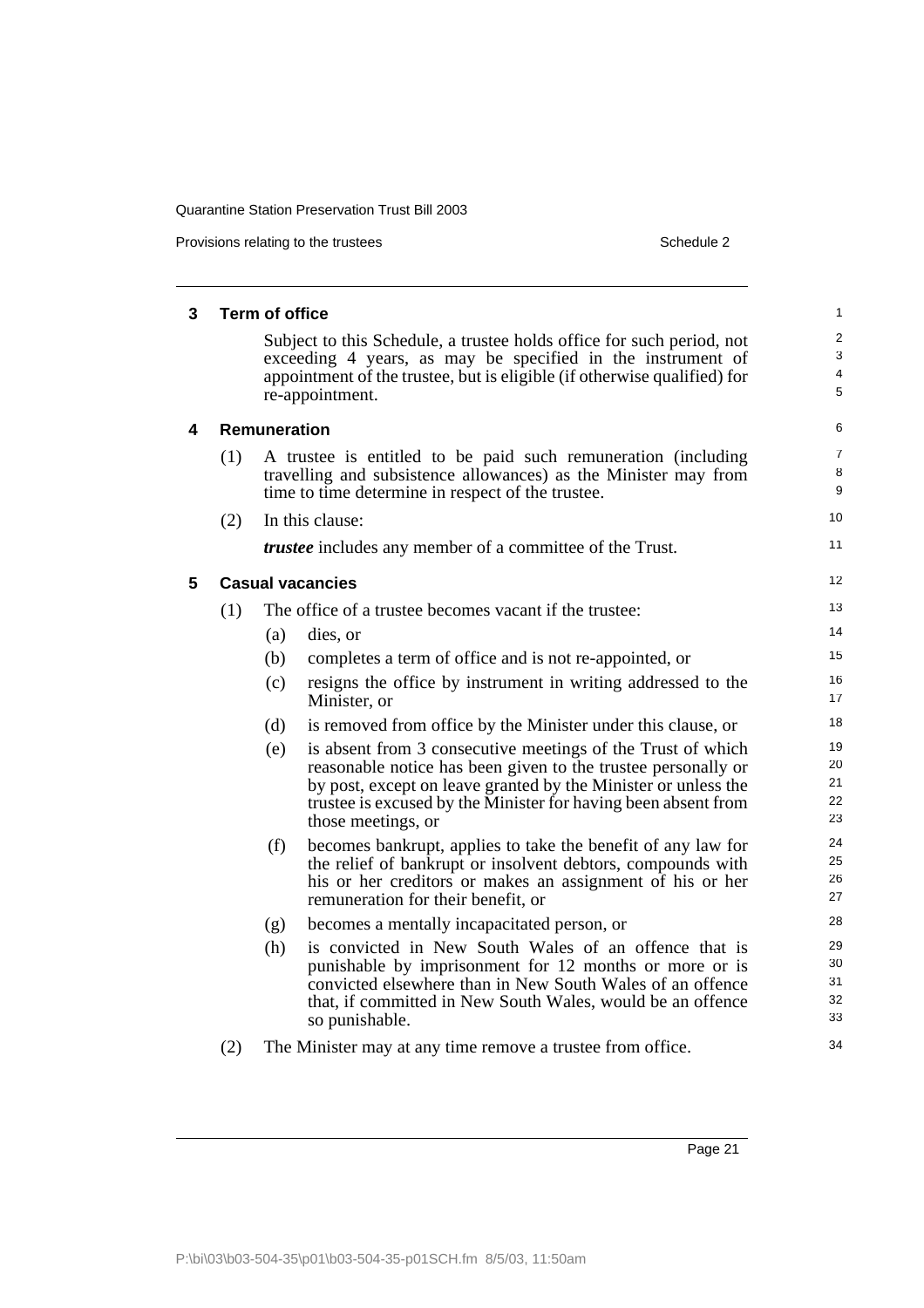Schedule 2 Provisions relating to the trustees

|   | (3) | clause 7. | Without limiting the generality of subclause (2), the Minister may<br>remove from office a trustee who contravenes the provisions of                                                                                                                     | $\mathbf{1}$<br>$\overline{2}$<br>3 |
|---|-----|-----------|----------------------------------------------------------------------------------------------------------------------------------------------------------------------------------------------------------------------------------------------------------|-------------------------------------|
| 6 |     |           | Filling of vacancy in office of trustee                                                                                                                                                                                                                  | 4                                   |
|   |     |           | If the office of any trustee becomes vacant, a person is, subject to<br>this Act, to be appointed to fill the vacancy.                                                                                                                                   | 5<br>6                              |
| 7 |     |           | <b>Disclosure of pecuniary interests</b>                                                                                                                                                                                                                 | $\overline{7}$                      |
|   | (1) | If:       |                                                                                                                                                                                                                                                          | 8                                   |
|   |     | (a)       | a trustee has a direct or indirect pecuniary interest in a matter<br>being considered or about to be considered at a meeting of the<br>Trust, and                                                                                                        | 9<br>10 <sup>1</sup><br>11          |
|   |     | (b)       | the interest appears to raise a conflict with the proper<br>performance of the trustee's duties in relation to the<br>consideration of the matter,                                                                                                       | 12<br>13<br>14                      |
|   |     |           | the trustee must, as soon as possible after the relevant facts have<br>come to the trustee's knowledge, disclose the nature of the interest<br>at a meeting of the Trust.                                                                                | 15<br>16<br>17                      |
|   | (2) |           | A disclosure by a trustee at a meeting of the Trust that the trustee:                                                                                                                                                                                    | 18                                  |
|   |     | (a)       | is a member, or is in the employment, of a specified company<br>or other body, or                                                                                                                                                                        | 19<br>20                            |
|   |     | (b)       | is a partner, or is in the employment, of a specified person, or                                                                                                                                                                                         | 21                                  |
|   |     | (c)       | has some other specified interest relating to a specified<br>company or other body or to a specified person,                                                                                                                                             | 22<br>23                            |
|   |     |           | is a sufficient disclosure of the nature of the interest in any matter<br>relating to that company or other body or to that person that may<br>arise after the date of the disclosure and that is required to be<br>disclosed under subclause (1).       | 24<br>25<br>26<br>27                |
|   | (3) |           | Particulars of any disclosure made under this clause must be<br>recorded by the Trust in a book kept for the purpose and that book<br>must be open at all reasonable hours to inspection by any person on<br>payment of the fee determined by the Trust. | 28<br>29<br>30<br>31                |
|   | (4) |           | After a trustee has disclosed the nature of an interest in any matter,<br>the trustee must not, unless the Minister otherwise determines:                                                                                                                | 32<br>33                            |
|   |     | (a)       | be present during any deliberation of the Trust with respect to<br>the matter, or                                                                                                                                                                        | 34<br>35                            |
|   |     |           |                                                                                                                                                                                                                                                          |                                     |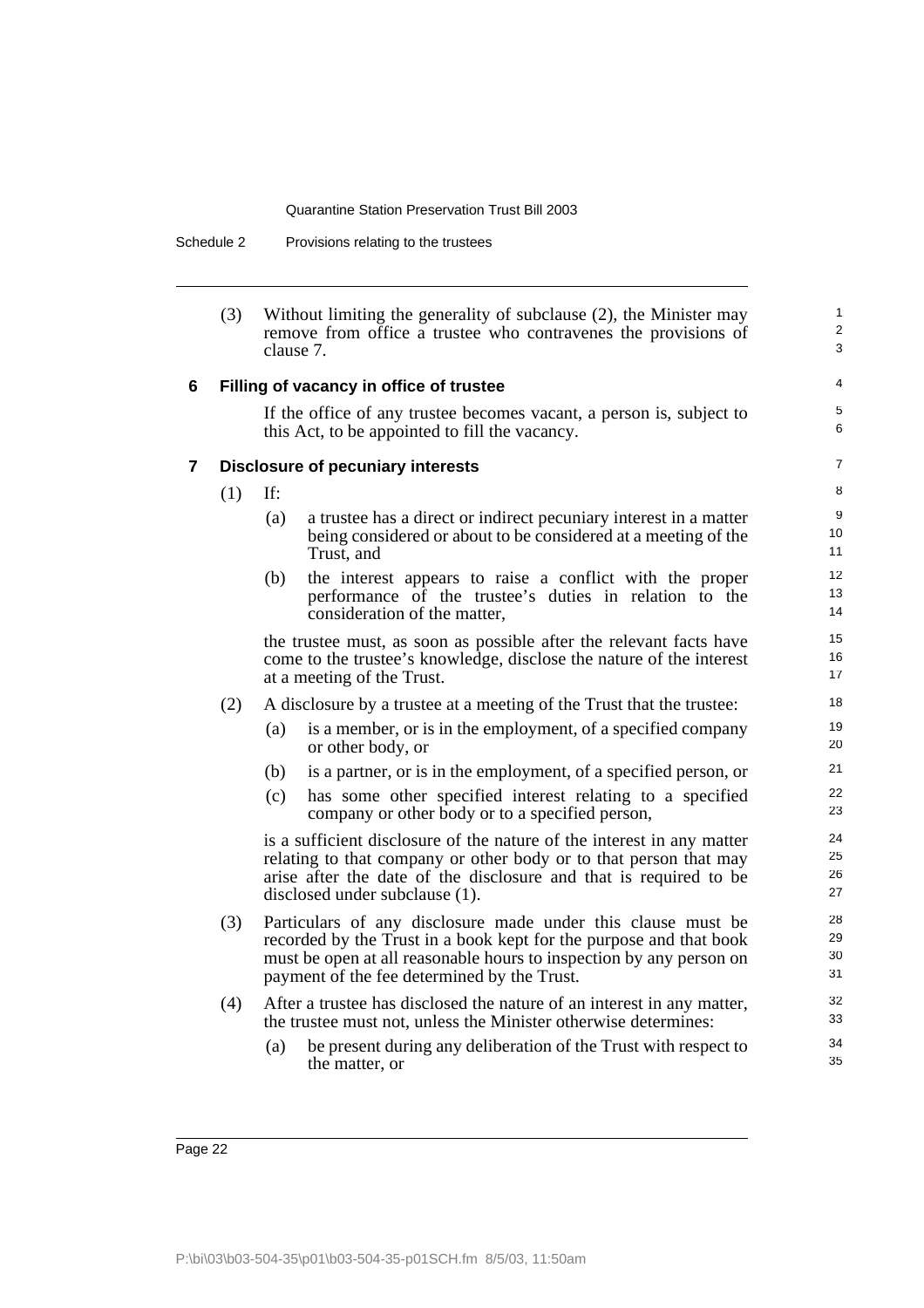Provisions relating to the trustees

| Schedule 2 |  |
|------------|--|
|            |  |

|     | take part in any decision of the Trust with respect to the<br>(b)<br>matter.                                                                                                                                                                                                                                           | $\mathbf{1}$<br>$\overline{2}$                                      |
|-----|------------------------------------------------------------------------------------------------------------------------------------------------------------------------------------------------------------------------------------------------------------------------------------------------------------------------|---------------------------------------------------------------------|
| (5) | A contravention of this clause does not invalidate any decision of<br>the Trust.                                                                                                                                                                                                                                       | 3<br>4                                                              |
| (6) | A reference in this clause to a meeting of the Trust includes a<br>reference to a meeting of a committee of the Trust.                                                                                                                                                                                                 | 5<br>6                                                              |
|     |                                                                                                                                                                                                                                                                                                                        | $\overline{7}$                                                      |
| (1) | Chapter 2 of the <i>Public Sector Employment and Management Act</i><br>2002 does not apply to or in respect of the appointment of a trustee.                                                                                                                                                                           | 8<br>9                                                              |
| (2) | If by or under any Act provision is made:                                                                                                                                                                                                                                                                              | 10                                                                  |
|     | requiring a person who is the holder of a specified office to<br>(a)<br>devote the whole of his or her time to the duties of that office,<br>or                                                                                                                                                                        | 11<br>12<br>13                                                      |
|     | (b)<br>prohibiting the person from engaging in employment outside<br>the duties of that office,                                                                                                                                                                                                                        | 14<br>15                                                            |
|     | the provision does not operate to disqualify the person from holding<br>that office and also the office of a trustee or from accepting and<br>retaining any remuneration payable to the person under this Act as<br>a trustee.                                                                                         | 16<br>17<br>18<br>19                                                |
|     |                                                                                                                                                                                                                                                                                                                        | 20                                                                  |
|     | No matter or thing done by the Trust, any trustee or any person<br>acting under the direction of the Trust, if the matter or thing was<br>done in good faith for the purposes of executing this or any other<br>Act, subjects a trustee or a person so acting personally to any action,<br>liability, claim or demand. | 21<br>22<br>23<br>24<br>25                                          |
|     |                                                                                                                                                                                                                                                                                                                        | <b>Effect of certain other Acts</b><br><b>Liability of trustees</b> |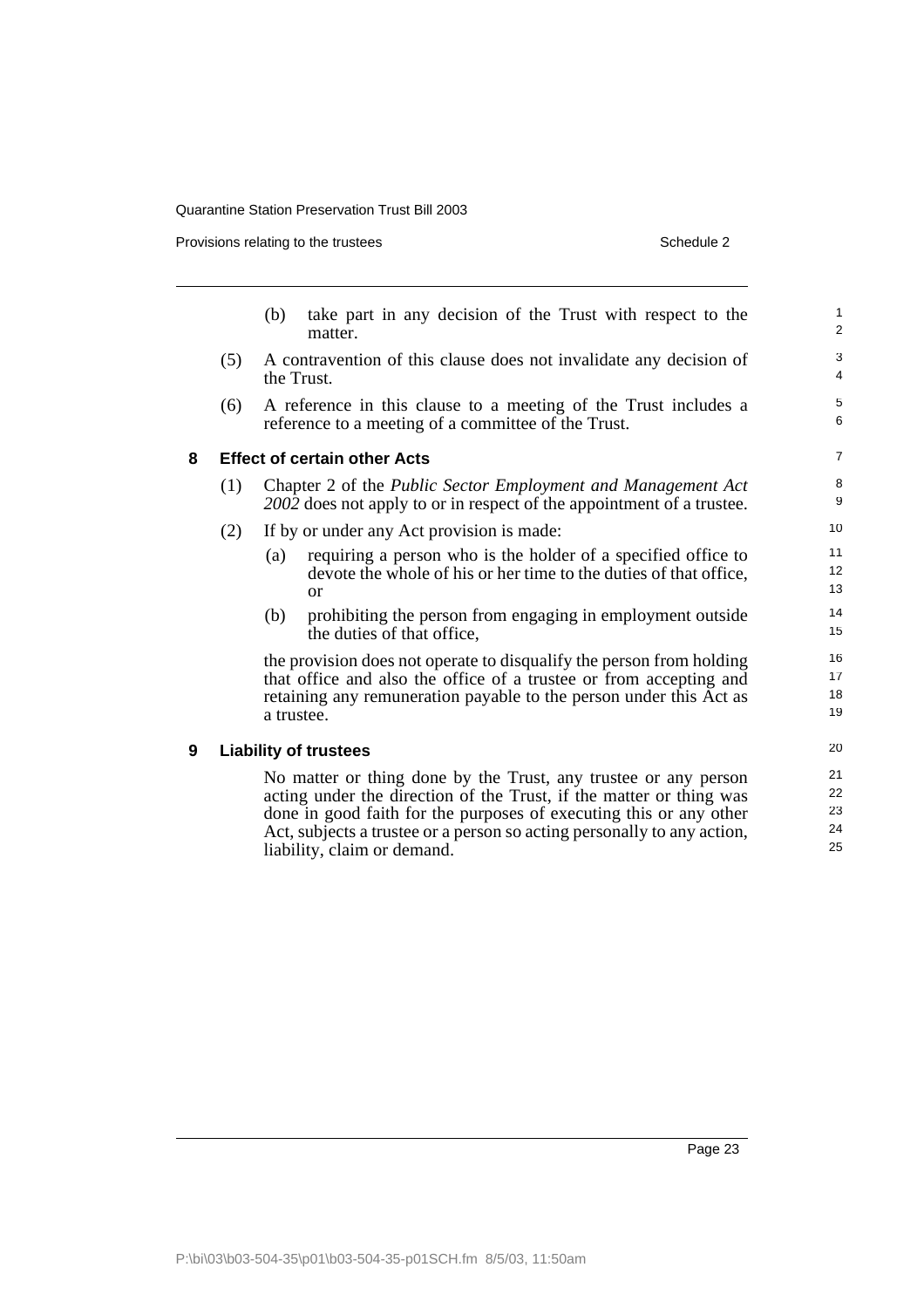| Schedule 3 | Provisions relating to the procedure of the Trust |  |  |  |
|------------|---------------------------------------------------|--|--|--|
|            |                                                   |  |  |  |

#### <span id="page-29-0"></span>**Schedule 3 Provisions relating to the procedure of the Trust**

1

|              |        | Trust                                                                                                                                                                                                                                                                                                 | $\overline{2}$             |
|--------------|--------|-------------------------------------------------------------------------------------------------------------------------------------------------------------------------------------------------------------------------------------------------------------------------------------------------------|----------------------------|
|              |        | (Section $5(4)$ )                                                                                                                                                                                                                                                                                     | 3                          |
| 1            |        | <b>General procedure</b>                                                                                                                                                                                                                                                                              | 4                          |
|              |        | The procedure for the calling of meetings of the Trust and for the<br>conduct of business at those meetings is, subject to this Act and the<br>regulations, to be as determined by the Trust.                                                                                                         | 5<br>6<br>$\overline{7}$   |
| $\mathbf{2}$ | Quorum |                                                                                                                                                                                                                                                                                                       | 8                          |
|              |        | The quorum for a meeting of the Trust is 3 trustees.                                                                                                                                                                                                                                                  | 9                          |
| 3            |        | <b>Presiding trustee</b>                                                                                                                                                                                                                                                                              | 10                         |
|              | (1)    | The Chairperson (or, in the absence of the Chairperson, another<br>trustee elected to chair the meeting by the trustees present) is to<br>preside at a meeting of the Trust.                                                                                                                          | 11<br>12<br>13             |
|              | (2)    | The presiding member has a deliberative vote and, in the event of an<br>equality of votes, has a second or casting vote.                                                                                                                                                                              | 14<br>15                   |
| 4            | Voting |                                                                                                                                                                                                                                                                                                       | 16                         |
|              |        | A decision supported by a majority of the votes cast at a meeting of<br>the Trust at which a quorum is present is the decision of the Trust.                                                                                                                                                          | 17<br>18                   |
| 5            |        | Transaction of business outside meetings or by telephone                                                                                                                                                                                                                                              | 19                         |
|              | (1)    | The Trust may, if it thinks fit, transact any of its business by the<br>circulation of papers among all the trustees of the Trust for the time<br>being, and a resolution in writing approved in writing by a majority<br>of those trustees is taken to be a decision of the Trust.                   | 20<br>21<br>22<br>23       |
|              | (2)    | The Trust may, if it thinks fit, transact any of its business at a<br>meeting at which trustees (or some trustees) participate by<br>telephone, closed-circuit television or other means, but only if any<br>trustee who speaks on a matter before the meeting can be heard by<br>the other trustees. | 24<br>25<br>26<br>27<br>28 |
|              | (3)    | For the purposes of:                                                                                                                                                                                                                                                                                  | 29                         |
|              |        | the approval of a resolution under subclause $(1)$ , or<br>(a)<br>a meeting held in accordance with subclause (2),<br>(b)                                                                                                                                                                             | 30<br>31                   |
|              |        | the Chairperson and each trustee have the same voting rights as they<br>have at an ordinary meeting of the Trust.                                                                                                                                                                                     | 32<br>33                   |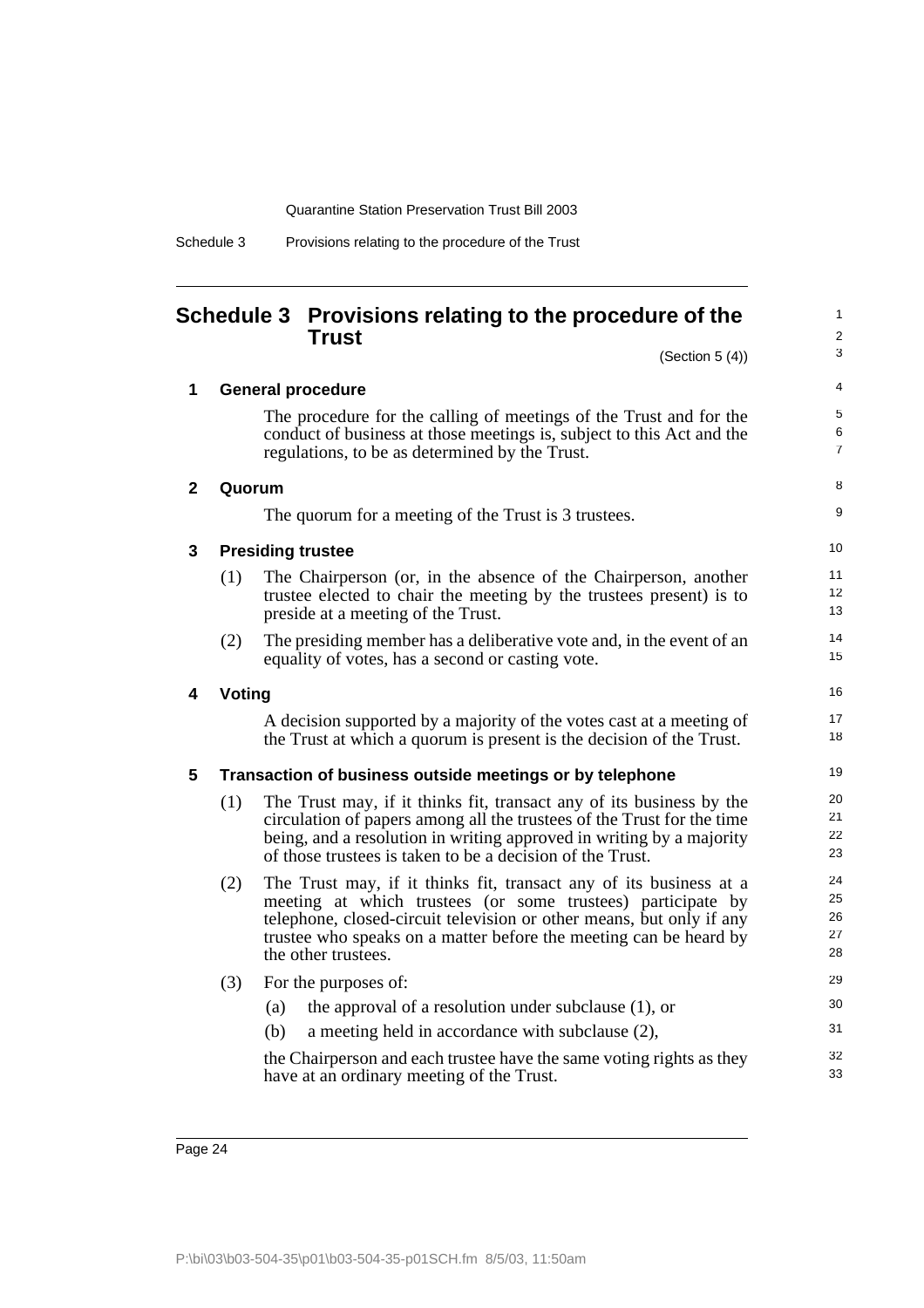Provisions relating to the procedure of the Trust Schedule 3

|   | (4)            | A resolution approved under subclause (1) is, subject to the<br>regulations, to be recorded in the minutes of the meetings of the<br>Trust.                                                    | 1<br>$\overline{2}$<br>3    |
|---|----------------|------------------------------------------------------------------------------------------------------------------------------------------------------------------------------------------------|-----------------------------|
|   | (5)            | Papers may be circulated among the trustees for the purposes of<br>subclause (1) by facsimile or other transmission of the information<br>in the papers concerned.                             | 4<br>5<br>6                 |
| 6 | <b>Minutes</b> |                                                                                                                                                                                                | $\overline{7}$              |
|   |                | The Trust must cause full and accurate minutes to be kept of the<br>proceedings of each meeting of the Trust.                                                                                  | 8<br>9                      |
| 7 |                | <b>The Director</b>                                                                                                                                                                            | 10 <sup>1</sup>             |
|   |                | The Director is entitled to be heard by the Trust on any matter<br>considered by the Trust and, unless the Trust otherwise directs, is<br>entitled to be present at each meeting of the Trust. | 11<br>12 <sup>2</sup><br>13 |
| 8 |                | <b>First meeting</b>                                                                                                                                                                           | 14                          |
|   |                | The Minister may call the first meeting of the Trust in such manner<br>as the Minister thinks fit.                                                                                             | 15<br>16                    |
|   |                |                                                                                                                                                                                                |                             |